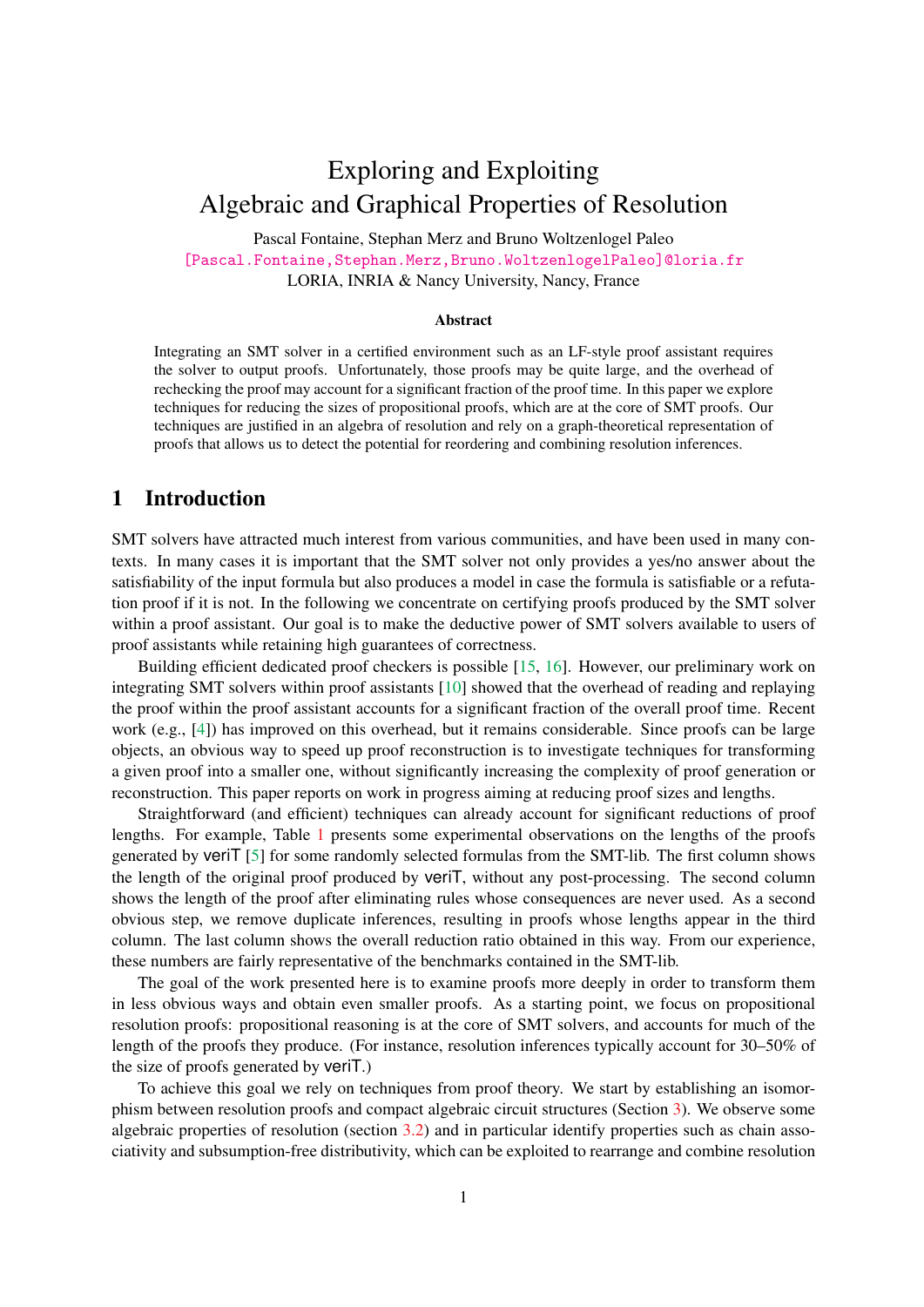|                          | Number of deduction steps |           |           | Ratio   |         |         |
|--------------------------|---------------------------|-----------|-----------|---------|---------|---------|
| File                     | 1: Raw                    | 2: Pruned | 3: Merged | (2)/(1) | (3)/(2) | Overall |
| 22s                      | 3791                      | 1954      | 1937      | 0.52    | 0.99    | 0.51    |
| dlx1c                    | 7319                      | 5553      | 2767      | 0.76    | 0.50    | 0.38    |
| $fischer3-mutes-10$      | 24841                     | 16938     | 12060     | 0.68    | 0.71    | 0.49    |
| qg6/iso_icl_sk002        | 10891                     | 6881      | 5128      | 0.63    | 0.75    | 0.47    |
| NEO023_size4             | 11406                     | 6438      | 5621      | 0.56    | 0.87    | 0.49    |
| $qlock-4-10-10.base.cvc$ | 119386                    | 72505     | 37998     | 0.61    | 0.52    | 0.32    |

<span id="page-1-0"></span>Table 1: Proof length for some SMT-lib formulas. The proof length is measured as the number of inference steps, where a single step can be an application of transitivity of equality, congruence, (binary or multi-premise) resolution or a rule of linear arithmetic. Reflexivity and symmetry of equality are implicit.

inferences. We introduce *resolution hypergraphs* (section [4\)](#page-7-0) as a representation of resolution proofs that is particularly convenient for detecting redundancies in proofs and for simplifying them. Our objective is to contribute to a general and systematic study of resolution from an algebraic perspective.

### Relation to Existing Work

Cotton [\[8\]](#page-11-4) describes a proof compression technique relying on splitting the unsatisfiability proof into a proof of *x* and a proof of  $\bar{x}$  for some variable *x*; adequately choosing the variable *x* can account for some proof size reduction. Bar-Ilan et al. [\[3\]](#page-10-1) notice that a unit learned clause may be used to simplify the part of the proof generated before this unit clause is learned. They also observe that two resolutions with the same resolved atom occurring in a path from the leaf to the root is symptomatic of unnecessary resolution steps. In those two particular cases they provide a method to rearrange the proof in order to shorten it.

Previous algebraic investigations of resolution were limited to the fragment of Horn clauses and with the distinct goal of developing resolution-based methods of cut-elimination for substructural logics [\[6\]](#page-11-5). The idea to map resolution proofs to isomorphic but more compact expressions (i.e. resolution traces) is inspired by the Curry-Howard isomorphism [\[9\]](#page-11-6), which maps natural deduction proofs of theorems of the implicational fragment of intuitionistic logic to more compact simply typed lambda expressions. The invention of resolution hypergraphs is also motivated by recent proof-theoretic techniques, such as proof nets [\[11\]](#page-11-7) and atomic flows [\[12\]](#page-11-8). Resolution hypergraphs are an alternative representation for resolution in the same spirit as proof nets and atomic flows are alternative representations for linear logic sequent calculi and deep inference calculi, respectively.

Resolution hypergraphs resemble *link graphs* defined by Amjad [\[1\]](#page-10-2), but differ in a few important ways. Link graphs require proofs to be in tree-like form, whereas it is more natural (and compact) to represent a proof as a dag. Transformation to tree-like form requires duplicating branches, and therefore the link graph of a proof can be exponentially larger than its dag representation. Resolution hypergraphs, on the other hand, can directly represent dag proofs. There is no increase in size; the number of edges is exactly the number of resolution inferences and the number of nodes is exactly the number of leaf clauses in the dag proof. In resolution hypergraphs, every resolution inference corresponds to a single hyperedge, whereas it can correspond to several edges in link graphs, if implicit factoring occurs. This is not only less natural, but also worse from a complexity point of view, since the number of links is then quadratic in the number of literals that have been factored. Moreover, there is also a fundamental difference in the way these two graphical structures are used. Link graphs have been used as a device for heuristically choosing which resolution inferences to perform first, in the hope that the chosen order will make some inferences superfluous and hence result in shorter proofs. In contrast, we use the resolution hypergraph of a proof to analyze it as a whole; subgraphs of particular shapes (e.g. paths and stars) indicate subsets of inferences of the proof that can be replaced by single multi-premise resolution inferences, and hyperedges labeled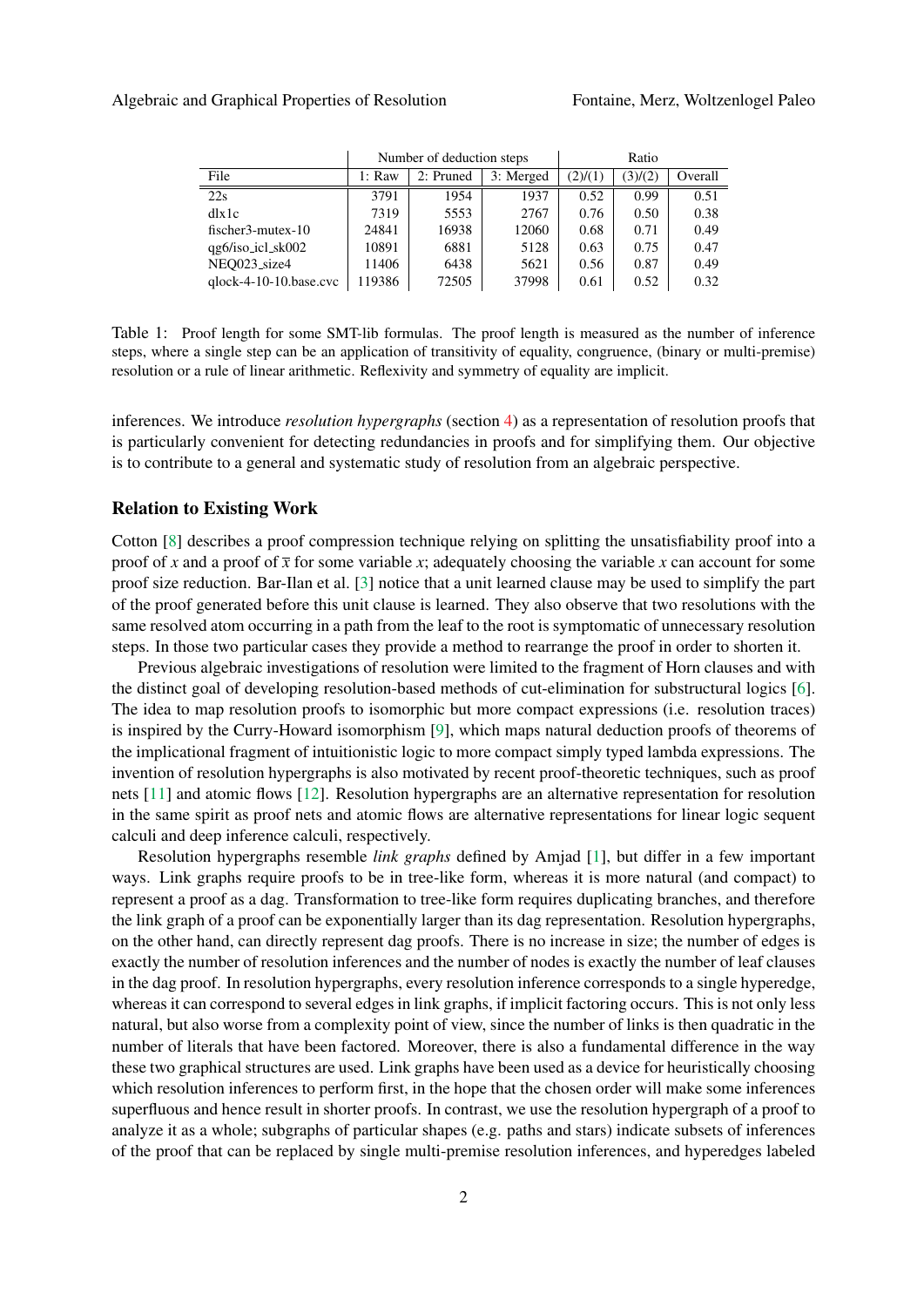by the same atom can be merged under certain conditions.

Amjad [\[2\]](#page-10-3) proposes another interesting approach to compressing propositional resolution proofs. He addresses the problem of detecting and merging repeated subproofs, and gives an algorithm inspired by data compression techniques for strings. However, by considering a proof essentially as a string, the proposed algorithm fails to exploit basic algebraic properties of resolution such as commutativity. Moreover, the output of the algorithm is not a resolution proof but rather a natural deduction proof. In Amjad's work (and in our main application) this is not an issue and can even be desirable—ultimately, we intend to replay proofs in a proof assistant based on natural deduction. However, we prefer to keep separate the two distinct problems of compressing proofs and of translating them from one calculus to another, aiming for a more modular approach.

### <span id="page-2-1"></span>2 The Resolution Calculus

A *literal* is an atomic formula or a negated atomic formula. L denotes the set of all literals, and  $\mathcal{L}^+$  is the set of atoms (positive literals). A *clause* is a set of literals.  $\perp$  denotes the *empty clause*. We write  $\overline{l}$ to denote the complementary literal of literal *l*, and similarly write  $\bar{k}$  for the clause that consists of the complementary literals of those contained in clause  $\kappa$ . A clause containing an atom and its negation is called *tautological*. We let denote the set of all clauses and  $\mathcal{C}_\circ$  denote the set of all non-tautological clauses. By  $\top$ , we denote an idealized tautological clause containing all literals, and we write  $\mathscr{C}_\circ^{\top}$  for  $\mathscr{C}_{\circ} \cup \{\top\}$ . A clause  $\kappa_1$  *subsumes* a clause  $\kappa_2$  if and only if  $\kappa_1 \subseteq \kappa_2$  or  $\kappa_2 = \top$ .

In standard resolution calculus the resolution rule is a partial operation because it can only be applied to clauses that contain complementary literals. Definition [2.1](#page-2-0) extends resolution so that it becomes a total binary operation on clauses.

<span id="page-2-0"></span>Definition 2.1 (Resolution). A *resolution inference* is an instance of the following rule. The clauses  $\kappa_1, \kappa_2 \in \mathscr{C}_\circ^{\top}$  are called *premises* and  $\kappa$  is called *resolvent* of  $\kappa_1$  and  $\kappa_2$ .

$$
\frac{\kappa_1 \kappa_2}{\kappa} \mathbf{r}
$$
\nwhere\n
$$
\kappa \doteq \begin{cases}\n t((\kappa_1 \setminus \{\ell\}) \cup (\kappa_2 \setminus \{\overline{\ell}\})) & \text{if } \kappa_1 \cap \overline{\kappa_2} = \{\ell\} \\
 t(\kappa_1 \cup \kappa_2) & \text{if } \kappa_1 \cap \overline{\kappa_2} = \emptyset \\
 \top & \text{if } |\kappa_1 \cap \overline{\kappa_2}| > 1\n\end{cases}
$$
\nand\n
$$
t(\kappa) \doteq \begin{cases}\n \top & \text{if } \kappa \text{ is a tautological clause} \\
 \kappa & \text{otherwise}\n\end{cases}
$$

In the first case, the literal  $\ell$  is called the *resolved literal*, and its underlying atom the *resolved atom*. If  $\kappa_1 \cap \kappa_2 \neq \emptyset$ , we say that *factoring* implicitly occurs, and the literals in  $\kappa_1 \cap \kappa_2$  are the *factored literals*. A resolution inference is *subsumption-free* if its conclusion is not subsumed by any of its premises. ✷

A *resolution proof* ψ of an *end clause* κ from a set of clauses *C* is a directed acyclic graph (dag) of inferences: its source nodes are *axiom inferences* (without premises) whose conclusions are elements of *C*, the other nodes are resolution inferences, and  $\psi$  has a single sink node whose conclusion is  $\kappa$ . The dag contains an edge from an inference  $\rho_1$  to an inference  $\rho_2$  if and only if the conclusion of  $\rho_1$  is a premise of  $\rho_2$ . A *refutation* of *C* is a resolution proof of  $\perp$  from *C*. A proof  $\psi$  is *subsumption-free* if and only if for no clause  $\kappa$  in  $\psi$  there is a clause  $\kappa'$  in a path from  $\kappa$  to an axiom clause of  $\psi$  such that  $\kappa'$ subsumes  $\kappa$ . The set of all proofs is denoted  $\mathscr{P}$ .

<span id="page-2-2"></span>**Remark 2.2.**  $\eta[\varphi]$  denotes a *proof link* to a proof named  $\varphi$ . Proof links are just a convenient syntactic way of representing proof dags with a tree-like notation, as shown in the following example.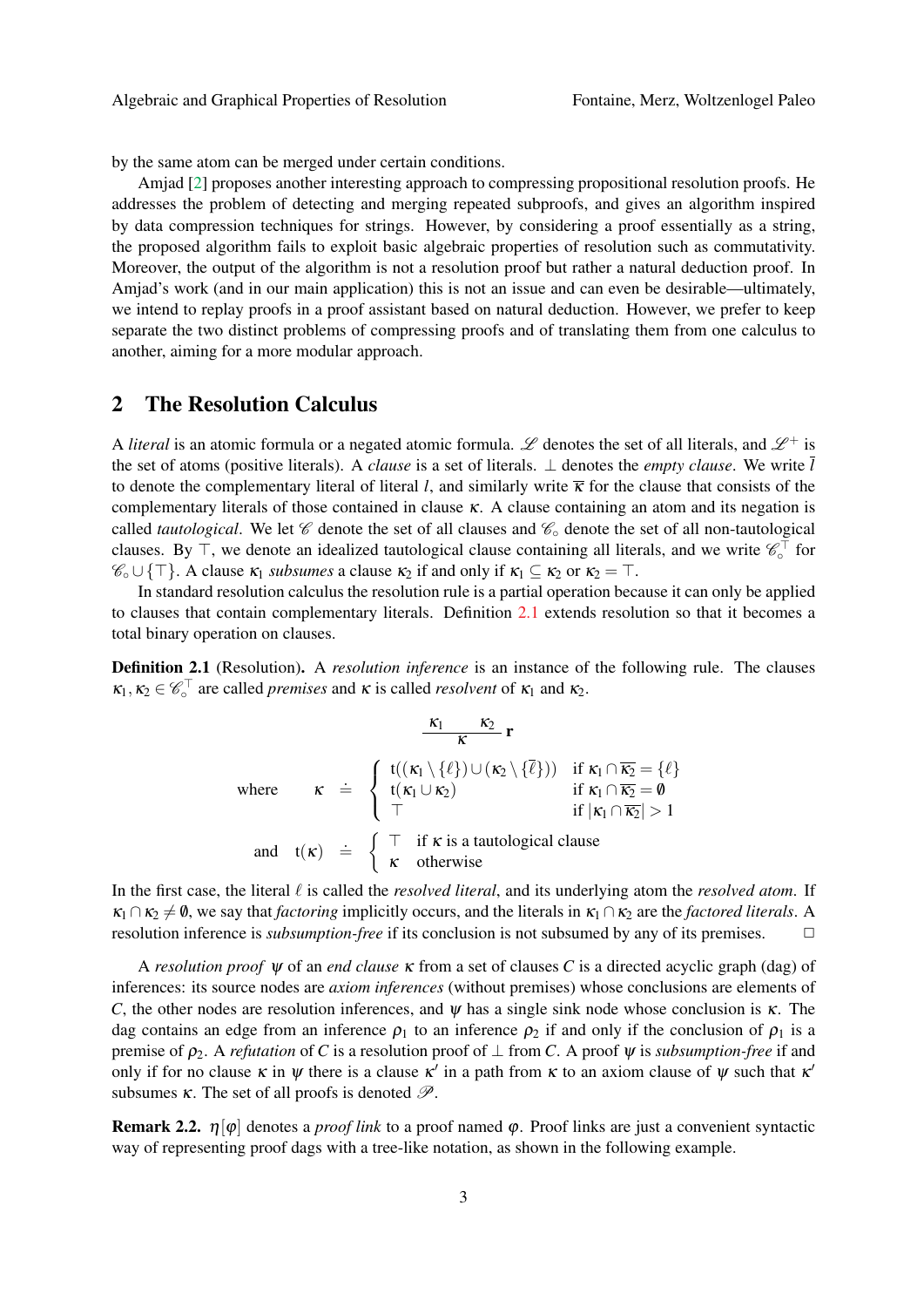#### Algebraic and Graphical Properties of Resolution Fontaine, Merz, Woltzenlogel Paleo

Example 2.3. Consider the set of clauses below:

$$
\{\underbrace{\{a\}}_{\kappa_1} ; \underbrace{\{b\}}_{\kappa_2} ; \underbrace{\{-c,d\}}_{\kappa_3} ; \underbrace{\{-d,e\}}_{\kappa_4} ; \underbrace{\{-d,-f\}}_{\kappa_5} ; \underbrace{\{-g,c\}}_{\kappa_6} ; \underbrace{\{-b,-a,g\}}_{\kappa_7} ; \underbrace{\{-g,-e,f\}}_{\kappa_8}
$$

It can be refuted by the following refutation  $\psi$ :

$$
\frac{\neg g, \neg e, f \qquad \eta[\psi_{\kappa_7}]}{\neg e, f, \neg b, \neg a} \mathbf{r}_7 \qquad \eta[\psi_{\kappa_1}] \qquad \mathbf{r}_6 \qquad \eta[\psi_{\kappa_2}] \qquad \mathbf{r}_5 \qquad \frac{\neg d, \neg f \qquad \eta[\psi']}{\neg f} \mathbf{r}_3 \qquad \frac{\neg d, e \qquad \eta[\psi']}{\neg f} \mathbf{r}_4
$$
\n
$$
\frac{\neg e, f \qquad \qquad \frac{\neg e, f}{\neg f}}{\neg f} \qquad \frac{\neg f}{\bot} \qquad \frac{\neg d, e \qquad \eta[\psi']}{\bot} \mathbf{r}_4
$$

where  $\psi_{\kappa_1}$ ,  $\psi_{\kappa_2}$  and  $\psi_{\kappa_7}$  are proofs containing, respectively, only the axiom clauses  $\kappa_1$ ,  $\kappa_2$  and  $\kappa_7$ ; and  $\psi'$ is:

$$
\frac{\eta[\psi_{\kappa_1}]}{\eta[\psi_{\kappa_2}]} = \frac{\frac{\neg g, c}{c, \neg b, \neg a} \eta[\psi_{\kappa_1}]}{c, \neg b, \neg a} \mathbf{r}_{10} \frac{\neg g, c}{d} \mathbf{r}_8
$$

Note that every proof link points to a subproof whose conclusion clause has been used more than once as a premise. Using proof links we can represent the proof dag as a collection of 5 trees ( $\psi$ ,  $\psi'$ ,  $\psi_{\kappa_1}$ ,  $\psi_{\kappa_2}$ and  $\psi_{\kappa_7}$ ). ).  $\Box$ 

In traditional definitions of resolution with forward subsumption (e.g.,  $[14]$ ), the resolution rule is only defined in case  $\kappa_1 \cap \overline{\kappa_2} = \{ \ell \}$  and neither  $\kappa_1$  nor  $\kappa_2$  is a tautological clause. This is because the other two cases only give subsumed resolvents; moreover, tautologies are always deleted. Such a definition is advantageous from the point of view of automated deduction: it helps reducing the search space, also tautologies cannot contribute to refutations. However, from an algebraic point of view, the traditional definition has the disadvantage that resolution becomes a partial operation over  $\mathscr{C}$ . It is easy to see that every resolution proof satisfying the usual definitions of resolution with implicit forward subsumption is a subsumption-free resolution proof satisfying the definition given here. Moreover, the resolvent of two clauses according to Def. [2.1](#page-2-0) is always well-defined and unique (Theorem [A.1\)](#page-11-10), and resolution enjoys several interesting algebraic properties, as shown in Section [3.2.](#page-4-0)

## <span id="page-3-0"></span>3 Resolution Traces

#### 3.1 A syntax for resolution proofs

As discussed in Section [2](#page-2-1) above, our definition allows us to regard the resolution rule as an algebraic operation  $\odot$  over the set of clauses  $\mathscr{C}_\circ^{\top}$ . Definition [3.1](#page-3-1) introduces *resolution traces*, and these are used to represent resolution proofs as algebraic circuits. Since the resolvents of clauses are uniquely defined, they can be suppressed from the trace, which thus becomes smaller than the proof it represents. By T (formally introduced in Def. [A.2\)](#page-11-11) we denote the function that maps proofs to traces. It is easy to see that T is an isomorphism (Thm. [A.3\)](#page-11-12).

<span id="page-3-1"></span><sup>&</sup>lt;sup>1</sup>This refutation was output by the SMT-solver veri $\bar{T}$  and shown in [\[5\]](#page-11-3). Since here we are not interested in the internal structure of atomic formulas, though, we have abbreviated them by the propositional symbols *a*, *b*, *c*, *d*, *e*, *f* and *g*.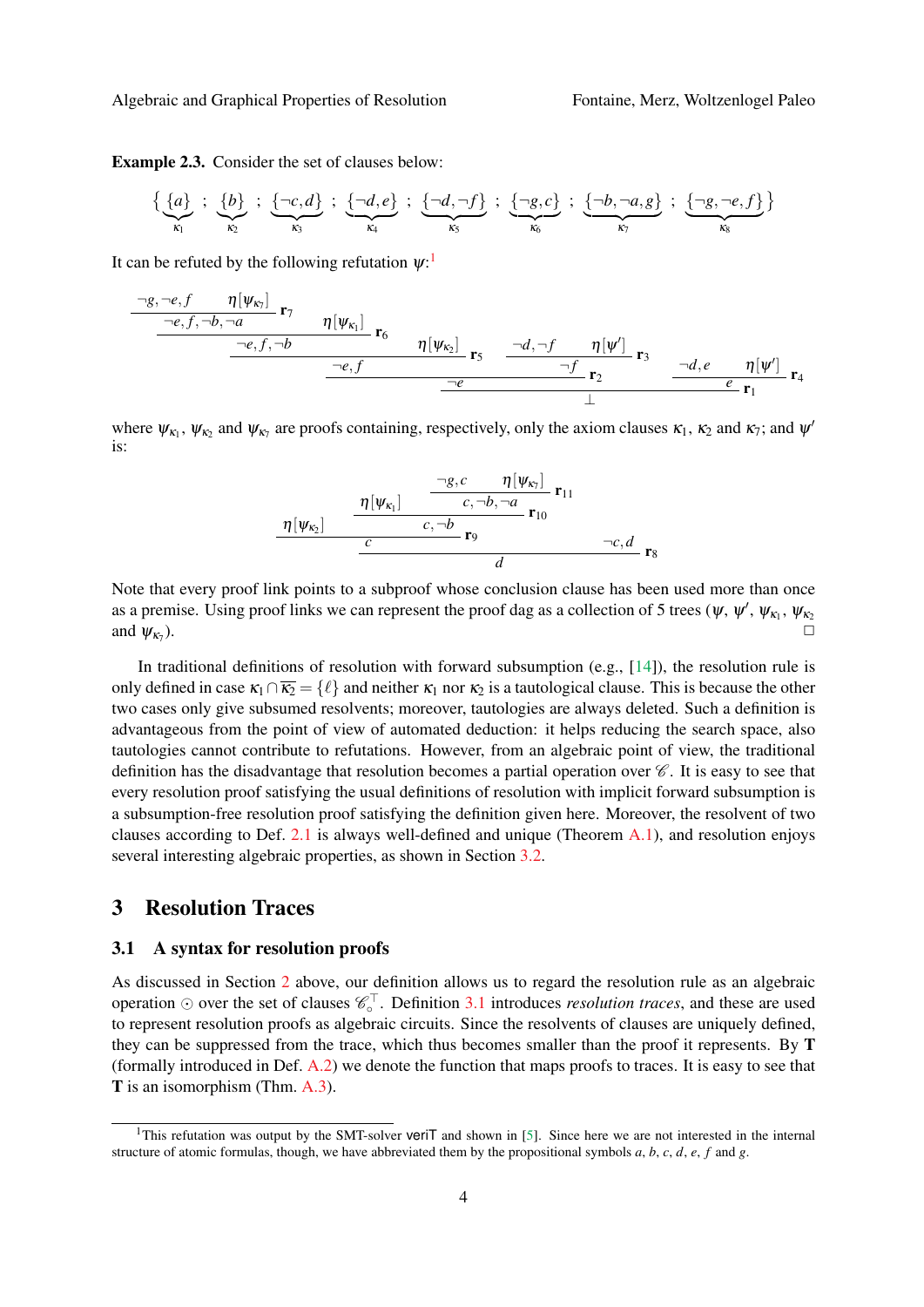**Definition 3.1** (Resolution Trace). A *resolution trace* is a circuit in which the source nodes are clauses from  $\mathscr{C}_\circ^\top$  and all other nodes are  $\odot$  gates. For convenience, in order not to have to draw traces, a formulalike notation specified by the following grammar is used to denote traces:

$$
\mathbf{t} \quad ::= \quad \kappa \quad | \quad (\mathbf{t} \odot \mathbf{t}) \quad | \quad \eta[\mathbf{n}]
$$

where  $\eta$ [n] is a *link* to a subtrace having *name* **n**.  $\mathcal{P}$  denotes the set of all resolution traces.

Notice that the links are necessary when denoting non-tree-like traces, because they contain at least one gate with outdegree greater than one. Because T is an isomorphism (Thm. [A.3\)](#page-11-12), we can define a subsumption-free trace as a trace whose proof is subsumption-free.

**Example 3.2.** Let  $\psi$  be the refutation shown in Example [2.3.](#page-2-2) Its trace  $T(\psi)$  is shown below:

$$
((((\kappa_8 \odot \eta[t_{\psi_{\kappa_1}}]) \odot \eta[t_{\psi_{\kappa_1}}]) \odot \eta[t_{\psi_{\kappa_2}}]) \odot (\kappa_5 \odot \eta[t_{\psi'}])) \odot (\kappa_4 \odot \eta[t_{\psi'}])
$$
  

$$
t_{\psi'}: (\eta[t_{\psi_{\kappa_2}}] \odot (\eta[t_{\psi_{\kappa_1}}] \odot (\kappa_6 \odot \eta[t_{\psi_{\kappa_7}}])) \odot \kappa_3 \qquad t_{\psi_{\kappa_1}}: \kappa_1 \qquad t_{\psi_{\kappa_2}}: \kappa_2 \qquad t_{\psi_{\kappa_7}}: \kappa_7
$$

### <span id="page-4-0"></span>3.2 Exploring Algebraic Properties of Resolution Traces

Definition [3.1](#page-3-1) gives the signature of an algebra of traces that has  $\odot$  as its binary operation. The following definition interprets a trace as the clause it derives. This definition is the basis for discussing algebraic properties of (the operation denoted by)  $\odot$ .

**Definition 3.3** (Evaluation of traces, evaluation equivalence). The *evaluation*  $\langle t \rangle$  of a trace *t* is the conclusion clause of  $T^{-1}(t)$ . Two traces  $t_1$  and  $t_2$  are *evaluation equivalent* (denoted  $t_1 \equiv t_2$ ) if and only if  $\langle t_1 \rangle = \langle t_2 \rangle.$ 

We now study some algebraic facts of resolution traces. We do so not only for their intrinsic theoretical interest, but also because these facts underly the transformations of proofs that we propose. Appendix [A.1](#page-12-0) gives proofs of elementary algebraic properties:  $(\mathscr{C}_\circ^\top, \odot)$  is a commutative magma (i.e. a set with a closed, total, binary operation) in which  $\perp$  is an identity element and  $\top$  is a zero. (Note that it is precisely because  $\top$  is a zero that tautologies can be deleted during resolution proof search.) The following subsections establish weak forms of distributivity and associativity.

#### <span id="page-4-3"></span>3.2.1 Distributivity

It is easy to see (Example [3.4\)](#page-4-1) that  $\odot$  is not distributive: in general, it is not the case that

$$
(\kappa \odot \kappa_1) \odot (\kappa \odot \kappa_2) \equiv \kappa \odot (\kappa_1 \odot \kappa_2).
$$

However, Theorem [3.5](#page-4-2) shows that the non-distributivity is confined to cases in which subsumed clauses are derived. Hence, as long as the proofs and traces are subsumption-free (and this is usually the case in practice, because provers implement forward subsumption and tautology deletion),  $\odot$  is essentially distributive.

<span id="page-4-1"></span>**Example 3.4.** Consider the clauses  $\kappa \doteq \{a, b\}$ ,  $\kappa_1 \doteq \{\neg a, \neg b\}$  and  $\kappa_2 \doteq \{b\}$ . It is easy to check that  $\langle (\kappa \odot \kappa_1) \odot (\kappa \odot \kappa_2) \rangle = \top$  but  $\langle \kappa \odot (\kappa_1 \odot \kappa_2) \rangle = \{b\}.$ 

<span id="page-4-2"></span>**Theorem 3.5** (Subsumption-Free Distributivity).  $\odot$  is distributive for subsumption-free traces: for all clauses  $\kappa, \kappa_1, \kappa_2 \in \mathscr{C}_\circ^{\top}$ , if  $(\kappa \odot \kappa_1) \odot (\kappa \odot \kappa_2)$  and  $\kappa \odot (\kappa_1 \odot \kappa_2)$  are subsumption-free traces, then

$$
(\kappa \odot \kappa_1) \odot (\kappa \odot \kappa_2) \equiv \kappa \odot (\kappa_1 \odot \kappa_2).
$$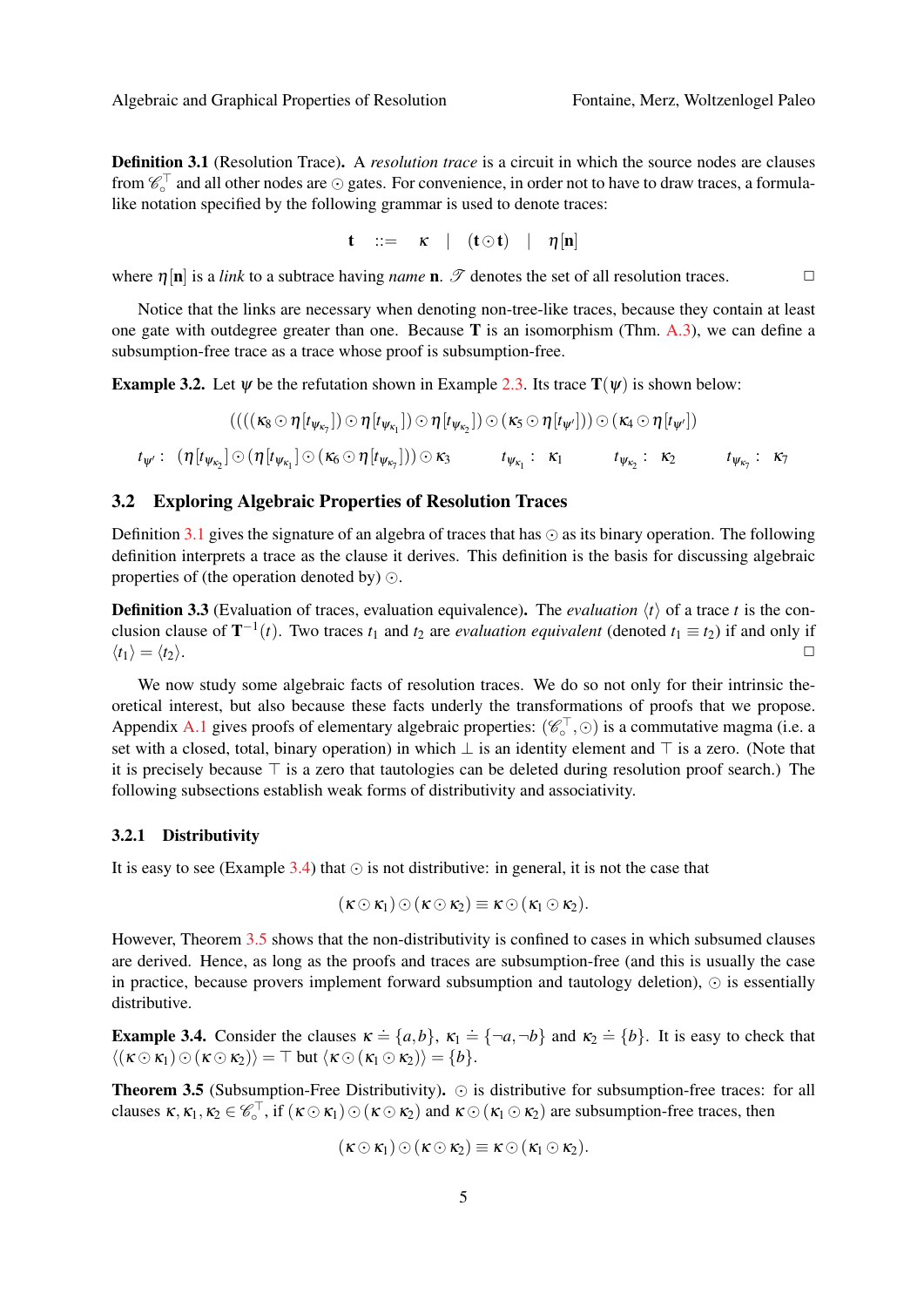*Proof.* See Appendix [A.2.](#page-12-1)

Weak distributivity in the sense of Thm. [3.5](#page-4-2) is immediately useful for compressing traces and their corresponding proofs. Whenever a subsumption-free trace contains a subtrace  $(\kappa \odot \kappa_1) \odot (\kappa \odot \kappa_2)$ , this subtrace can be replaced by the shorter and smaller evaluation equivalent trace  $\kappa \odot (\kappa_1 \odot \kappa_2)$ . Proofs could be preprocessed so that subtraces of this form occur more frequently, by swapping resolution inferences whose order does not matter. In fact, we will show in Section [4](#page-7-0) that this idea can be generalized.

#### <span id="page-5-3"></span>3.2.2 Associativity

Just as  $\odot$  is not distributive in general, it is not associative, as shown in Example [3.6](#page-5-0) below. Identifying cases where  $\odot$  is nevertheless associative helps us to reduce proof length: the individual binary resolution steps can be performed in any order and can therefore be replaced by a single multi-clause resolution.

<span id="page-5-0"></span>**Example 3.6.** Consider clauses  $\kappa_1 \doteq \{a, b\}$ ,  $\kappa_2 \doteq \{\neg a\}$ ,  $\kappa_3 \doteq \{\neg b\}$ . Then  $\langle (\kappa_1 \odot \kappa_2) \odot \kappa_3 \rangle = \bot$  whereas  $\langle \kappa_1 \odot (\kappa_2 \odot \kappa_3) \rangle = \top$  $\langle \kappa_1 \odot (\kappa_2 \odot \kappa_3) \rangle = \top$  $\langle \kappa_1 \odot (\kappa_2 \odot \kappa_3) \rangle = \top$ .<sup>2</sup>

However, note that using the commutativity of  $\odot$ , we could permute  $\kappa_1$  and  $\kappa_2$  in the previous example, thus obtaining the trace  $(\kappa_2 \odot \kappa_1) \odot \kappa_3$ , which is evaluation equivalent to  $\kappa_2 \odot (\kappa_1 \odot \kappa_3)$ . So, for  $\kappa_2$ ,  $\kappa_1$  and  $\kappa_3$  in this order,  $\odot$  behaves associatively. This observation raises the question of when it is possible, by exploiting commutativity, to permute the clauses in a way that  $\odot$  becomes associative. This question is partially answered below: Def. [3.7](#page-5-1) gives a sufficient condition for  $\odot$  to be associative, as shown in Thm. [3.9](#page-5-2) below.

<span id="page-5-1"></span>**Definition 3.7** (Chain Associability). The clauses  $\kappa_1, \ldots, \kappa_n$  are *chain associable* with respect to a permutation function  $\pi$  if and only if

$$
|\kappa_{\pi(i)} \cap \overline{\kappa_{\pi(j)}}| = \begin{cases} 1 & \text{if } j = i+1 \text{ or } j = i-1 \\ 0 & \text{otherwise} \end{cases}
$$

Clauses  $\kappa_1,\ldots,\kappa_n$  are chain-associable if and only if there are two clauses that have subsumption-free resolvents with only one other clause each, and each of the remaining *n* − 2 clauses has subsumptionfree resolvents with exactly two other clauses. This motivates the name "chain", since the clauses can be permuted in an order that resembles a chain where every clause is adjacent to the clauses with which it has (subsumption-free) resolvents.

**Example 3.8.** The clauses  $\kappa_1 \doteq \{a, b\}$ ,  $\kappa_2 \doteq \{a, \neg b\}$  and  $\kappa_3 \doteq \{\neg a\}$  are not chain associable. Every clause has subsumption-free resolvents with both other clauses. Also, for any permutation  $\pi$ ,

$$
(\kappa_{\pi(1)} \odot \kappa_{\pi(2)}) \odot \kappa_{\pi(3)} \not\equiv \kappa_{\pi(1)} \odot (\kappa_{\pi(2)} \odot \kappa_{\pi(3)}),
$$

because in one of these traces, an implicit factoring of the two occurrences of the literal *a* occurs, and hence the conclusion-clause is ⊥, while in the other trace, factoring does not occur, and hence the literal *a* occurs in the conclusion clause. This shows that the possibility of implicit factoring may invalidate chain associability; conversely, chain associability ensures that implicit factoring does not occur.

<span id="page-5-2"></span>**Theorem 3.9** (Chain Associativity). Let  $\kappa_1, \ldots, \kappa_n$  be the clauses of a tree-like trace *t*. If they are chain associable with respect to a permutation  $\pi$ , then:

$$
t\equiv \kappa_{\pi(1)}\odot\ldots\odot\kappa_{\pi(n)}
$$

where parentheses have been omitted to emphasize that  $\odot$  is associative for the sequence of clauses  $\kappa_{\pi(1)}, \ldots, \kappa_{\pi(n)}.$ 

 $\Box$ 

<sup>&</sup>lt;sup>2</sup>In this example,  $\kappa_1 \odot (\kappa_2 \odot \kappa_3)$  is not defined according to the standard (partial) definition of resolution, but it is easy to find examples of non-associativity for standard resolution.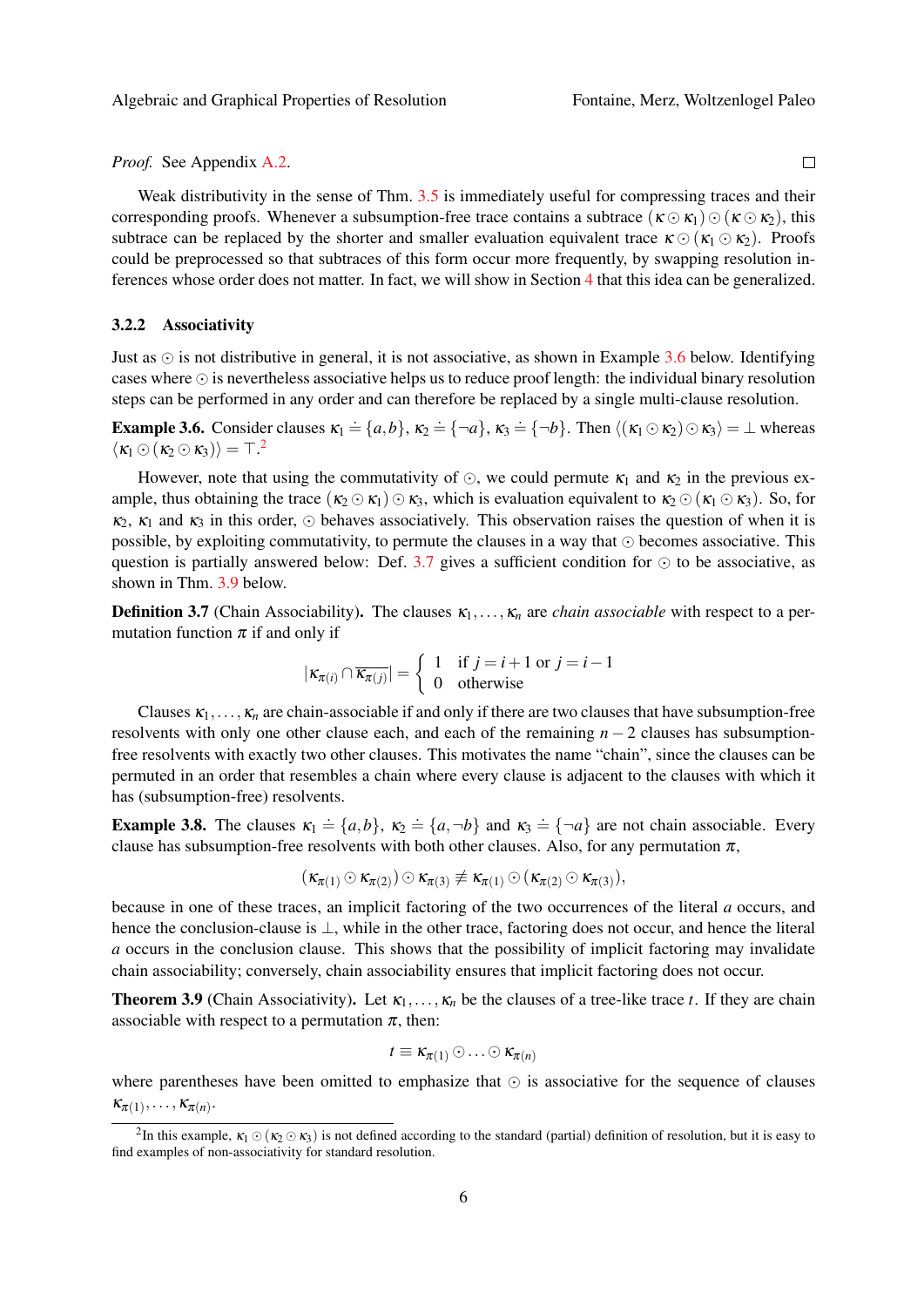*Proof sketch.* Since  $\kappa_1, \ldots, \kappa_n$  are chain associable, no implicit factoring can occur in  $\kappa_{\pi(1)} \odot \ldots \odot \kappa_{\pi(n)}$ , independently of the order in which the  $\odot$  operations are evaluated. In particular, no implicit factoring can have occurred in *t*, and hence  $t \equiv \kappa_{\pi(1)} \odot \ldots \odot \kappa_{\pi(n)}$  for any parenthesis structure.

Intuitively, Thm. [3.9](#page-5-2) says that for chain associable clauses, no particular sequential order has to be respected. Definition [3.10](#page-6-0) defines a more general form of resolution that resolves *n* premises simultaneously in parallel. Observe that the chain resolution rule defined here is different from the multi-premise resolution rule frequently employed in proofs output by SAT- or SMT-solvers, which enforces left associativity (i.e., premises are resolved sequentially in the given order). In the chain resolution rule defined here, premises can be resolved with their neighbours in any order.

<span id="page-6-0"></span>Definition 3.10 (Chain Resolution). A *chain resolution* inference is an instance of the following rule:

$$
\frac{\kappa_1 \qquad \ldots \qquad \kappa_n}{\kappa} \tilde{\mathbf{r}}
$$

where  $\kappa_1, \ldots, \kappa_n$  are chain associable with respect to the identity permutation and  $\kappa \doteq \langle \kappa_1 \odot \ldots \odot \kappa_n \rangle$ is called the *chain resolvent* of  $\kappa_1, \ldots, \kappa_n$ . By Theorem [3.9,](#page-5-2)  $\kappa$  is uniquely defined. Moreover, it can be easily computed as:  $(\kappa_1 \cup ... \cup \kappa_n) \setminus \{\ell_1, \ell_1, ..., \ell_{n-1}, \ell_{n-1}\}\$ , where  $\ell_i$  is the single element of  $\kappa_i \cap \overline{\kappa_{i+1}}\$ . We denote by  $\ominus$  the *n*-ary algebraic operation corresponding to chain resolution and from now on allow traces to contain  $\ominus$  gates as well as  $\odot$  gates.

The property of chain associativity immediately yields a way for shortening traces: given a trace *t*, replace any tree-like subtrace  $t_s$  whose clauses  $\kappa_1, \ldots, \kappa_n$  are chain associable with respect to a permutation  $\pi$  by the subtrace  $\ominus(\kappa_{\pi(1)},...,\kappa_{\pi(n)})$ . In this way  $n-1$  gates (inferences) are replaced by a single gate (inference), thus resulting in a reduction in the length of the trace (proof). For an estimate of how much compression can be achieved in this way, note that for tree-like traces without implicit factoring, any subtrace with only three clauses and two resolution gates is such that the three clauses are chain associable. We therefore obtain at least 50% reduction in the length in this case. Again, proofs can be preprocessed by swapping resolution inferences whose order is irrelevant, in order to maximize the number of subtraces with associable clauses.

#### 3.2.3 Star Resolution

The chain resolution rule combines several resolution steps based on associativity of  $\odot$ . However, resolution steps can sometimes be combined even in the absence of associativity. In particular, a certain clause may be resolvable (without introducing subsumption) with more than two clauses, ruling out chain resolution. However, we may have a star-like configuration, with the distinguished clause in the center.

**Definition 3.11** (Star Resolvability). The clauses  $\kappa_1, \ldots, \kappa_n$  are *star resolvable* if and only if there is a single *core clause*  $\kappa_i$  such that, for every other clause  $\kappa_j$ ,  $|\kappa_i \cap \overline{\kappa_j}| = \{\ell_j\}$ , where each resolved literal  $\ell_j$ is distinct (i.e.  $\ell_{j1} \neq \ell_{j2}$ , for  $j_1 \neq j_2$ ) and does not occur in any non-core clauses (i.e.  $\ell_j \notin \kappa_m$ , for  $m \neq i$ ); and  $|\kappa_l \cap \overline{\kappa_m}| = \emptyset$  for every pair of non-core clauses.

Definition 3.12 (Star Resolution). A *star resolution* inference is an instance of the following rule:

$$
\frac{\kappa_1 \qquad \ldots \qquad \kappa_n}{\kappa} \; \mathbf{r}^{\star}
$$

where  $\kappa_1,\ldots,\kappa_n$  are star resolvable clauses with core clause  $\kappa_1$  and  $\kappa \doteq \langle ((\ldots(\kappa_1 \odot \kappa_2) \odot \ldots) \odot \kappa_n) \rangle$  is called *star resolvent* of  $\kappa_1, \ldots, \kappa_n$ . We denote by  $\circledast$  the *n*-ary algebraic operation corresponding to star resolution and also allow  $\circledast$  gates to occur in traces.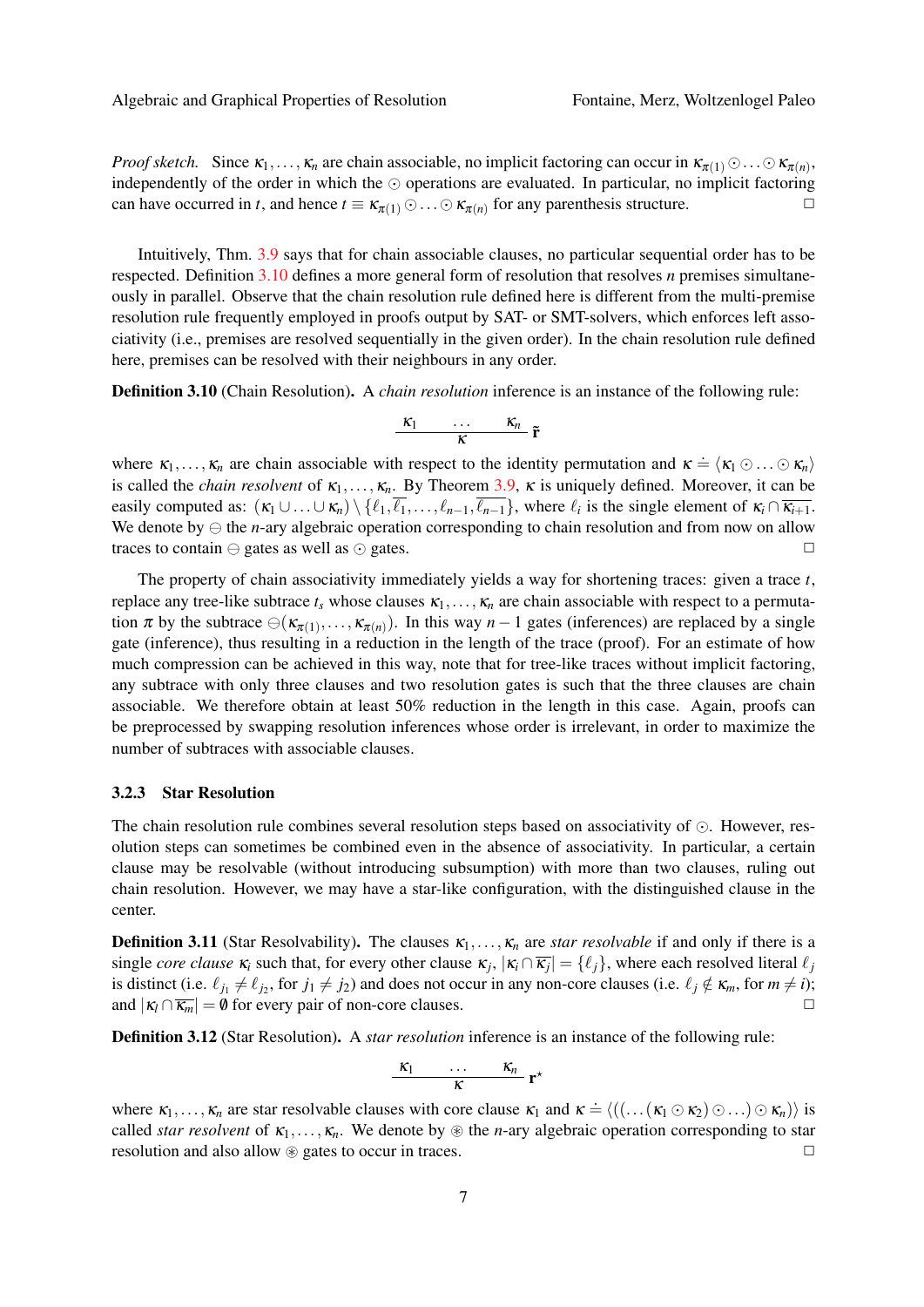Star resolution can be used for shortening traces and their corresponding proofs in a way analogous to the use of chain resolution: given a trace *t*, replace any tree-like subtrace  $t_s$  whose clauses  $\kappa_1, \ldots, \kappa_n$  are star resolvable with core clause  $\kappa_i$  by the subtrace  $\mathcal{B}(\kappa_i;\kappa_1,\ldots,\kappa_{i-1},\kappa_{i+1},\ldots,\kappa_n)$ . In this way *n* − 1 gates (inferences) are replaced by a single gate (inference). For an estimate of how much compression can be achieved, note that for tree-like traces without implicit factoring, any subtrace with only four clauses and three resolution gates is such that the four clauses are either chain associable or star resolvable. Depending on the case, we can replace the subtrace by a single chain or star resolution gate. Hence, at least 66% reduction in trace length is possible in this case.

## <span id="page-7-0"></span>4 Resolution Hypergraphs

We have mentioned in sections [3.2.1](#page-4-3) and [3.2.2](#page-5-3) that it can be useful to swap resolution inferences in order to obtain subtraces for which chain resolution, star resolution or distributivity can best be exploited. Essentially, resolution proofs and traces impose a sequential order on the inferences, and resolution inferences can often be rearranged. Instead of attempting to heuristically find an optimal rearrangement of resolutions, we propose in this section a representation of proofs and traces as a (hyper-)graph that abstracts away the irrelevant and inessential details of the order of inferences.

The basic idea is to map a proof to a graph whose nodes and edges correspond to the axiom clauses and the inferences of the proof, respectively. Edges connect the nodes containing ancestors of the resolved literal. Due to factoring, the resolved literal can actually have ancestors in more than two axiom clauses, and we therefore need hyperedges (and hence hypergraphs) instead of simple edges and graphs. The basic graph structure does not impose any order on the inferences represented by hyperedges. For cases in which the order of inferences does matter, we augment the hypergraph by a strict partial order on its set of edges. In this section, we assume that proofs are subsumption-free.

**Definition 4.1** (Resolution Hypergraph). A *resolution hypergraph* is a tuple  $(V, M, \beta_v, E, \beta_e, \prec)$  where *V* is a set of *nodes*;  $\beta_v : V \to \mathcal{T}$  is a *node labeling function* mapping nodes to traces; *E* is a multiset of *hyperedges*, which are sets of nodes;  $\beta_e : E \to \mathcal{L}^+$  is an *edge labeling function* mapping edges to their resolved atoms;  $\prec$  is a strict partial order over *E*; *M*  $\subseteq$  *V* is the set of *merged nodes*. The set of all resolution hypergraphs is denoted  $\mathscr G$ .

### <span id="page-7-2"></span>4.1 Constructing Hypergraphs from Proofs

Given a trace (or its underlying proof), we construct the corresponding hypergraph by graph rewriting. The initial hypergraph has a single node corresponding to the entire trace. We then repeatedly split or merge nodes until a normal form is reached. In this section we give only an informal and simplified graphical explanation of the graph rewriting rules; precise technical definitions can be found in Appendix [B.](#page-13-0)

Definition 4.2 (Initial hypergraph of a trace). The *initial hypergraph* of a trace *t* is the hypergraph  $(\{v\}, \emptyset, \beta_v, \emptyset, \beta_e, \prec)$  with  $\beta_v(v) = t$ . The initial hypergraph of a proof  $\psi$  is the initial hypergraph of  $\mathbf{T}(\psi)$ .

<span id="page-7-1"></span>**Definition 4.3** (Node splitting). A subgraph with a node *v* labeled by a trace of the form  $t_1 \odot t_2$ , as shown in Fig.  $1(a)$ , can be rewritten to a graph having two new nodes for  $t_1$  and  $t_2$ . These two nodes are connected by a new edge  $e_v$  with  $\beta_e(e_v) = b$ , where *b* is the atom resolved in the inference  $t_1 \odot t_2$ . Moreover, for any edge (with resolved atom  $a$ ) originally connected to node  $v$ , there are three possibilities depending on whether *a* (or  $\neg a$ ) belongs only to  $\langle t_1 \rangle$ , only to  $\langle t_2 \rangle$  or to both. (In the latter case the edge *e* becomes a hyperedge connected to both new nodes.) These three possibilities are shown in the bottom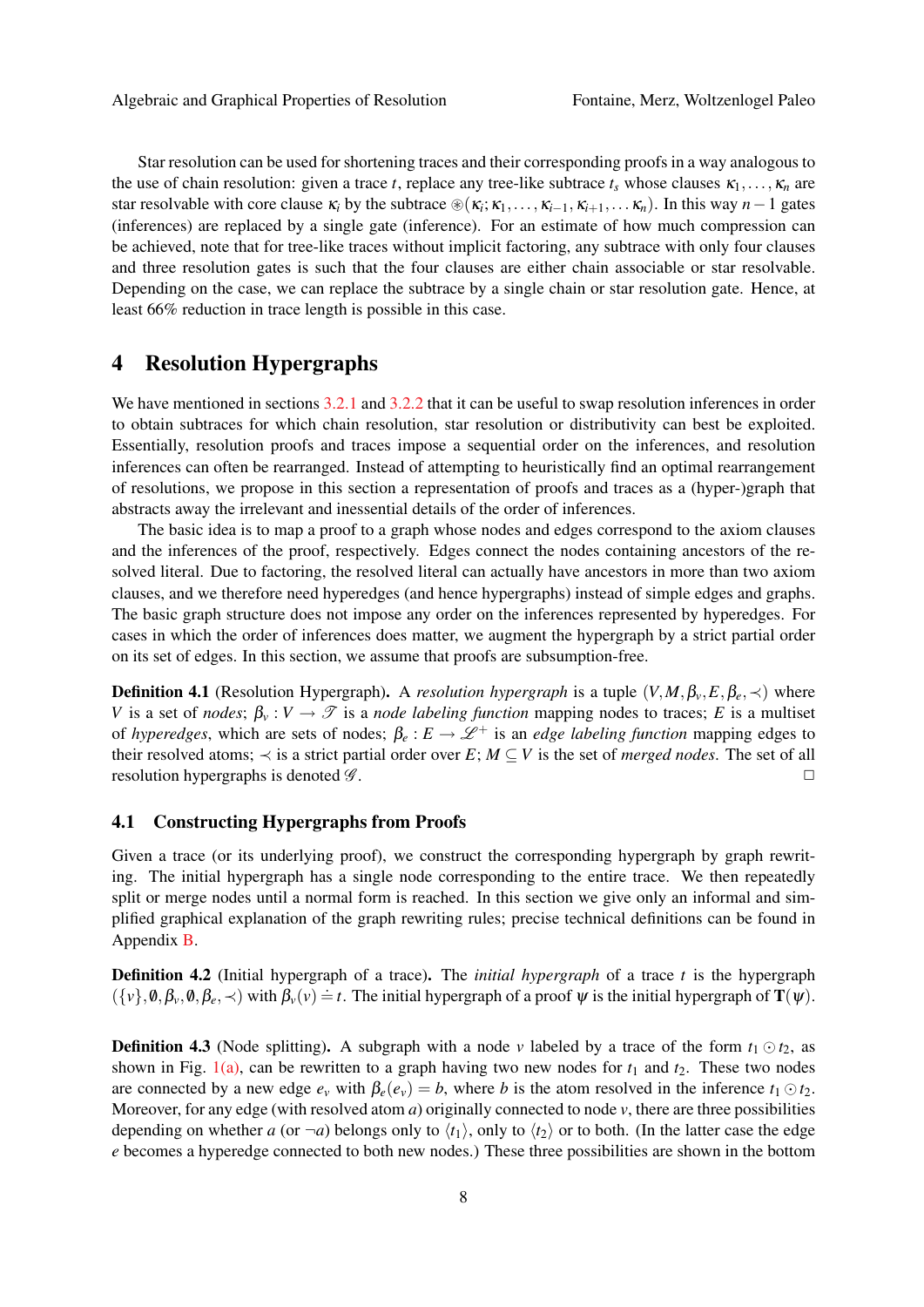<span id="page-8-0"></span>

<span id="page-8-2"></span>Figure 1: Illustrations of the rewrite rules for node splitting and merging.

part of Fig. [1\(a\).](#page-8-0) The partial order  $\prec$  is extended such that  $e_v \prec e'$  for every edge  $e'$  with  $e \prec e'$ . Moreover, if *v* was a merged node, then we add the constraints  $e_v \prec e$  for all edges *e* connected to *v*.

Rule [4.3](#page-7-1) generalizes in the obvious way to chain resolution gates: a *n*-ary chain resolution gate can be regarded as *n*−1 binary resolution gates whose evaluation order does not matter. The expansion of an *n*-ary chain resolution gate results in a chain with *n* connected nodes.

<span id="page-8-1"></span>Definition 4.4 (Node merging). A subgraph having *m* nodes that contain trace links to a subtrace *t* with name *n* and outdegree *m* can be rewritten to a graph in which all *m* nodes are merged into a single node containing *t* and belonging to all edges to which the *m* nodes belonged. This rewriting rule is shown graphically in Fig. [1\(b\)](#page-8-2) for the case when  $m = 2$  and the two nodes have two edges each. The new node is marked as a merged node.  $\Box$ 

Theorem 4.5. The hypergraph rewriting system defined above is terminating and confluent.

*Proof sketch.* The number of node expansions is bounded by the number of resolution inferences in the proof. The number of node mergings is bounded by the number of gates with outdegree greater than one. Hence, the rewrite system is terminating. It is easy to see that, independently of the strategy used to apply the rewriting rules, the normal form will contain a node for each axiom clause of the trace and an edge for each resolution gate of the trace. Moreover, the strict partial order also depends only on the trace and not on the reduction strategy:  $e \prec e'$  if and only if  $\odot_e$  occurs in a subtrace *t* with outdegree greater than one and the root gate  $\odot_t$  of *t* occurs above the gate  $\odot_{e'}$  corresponding to  $e'$  (i.e. there is an upward path connecting  $\odot_{e'}$  with  $\odot_t$ ). This proves the confluence of the rewrite system.  $\Box$ 

Termination and confluence of the rewriting system implies that we can define a function G from subsumption-free traces or proofs to the unique resolution hypergraph that results from the initial hypergraph by rewriting. It is easy to see that G is neither surjective (Theorem [C.2\)](#page-14-0) nor injective (Theorem [C.1\)](#page-14-1). In particular, resolution proofs that differ from one another only in inessential ways (such as immaterial sequentialization of inferences) are mapped to the same hypergraph.

**Example 4.6.** Let  $\psi$  be the proof shown in Example [2.3.](#page-2-2) Its resolution hypergraph  $G(\psi)$  appears in Fig. [2.](#page-9-0) The strict partial order is such that  $e_i \lt e_j$  for  $i \in \{8, 9, 10, 11\}$  and  $j \in \{3, 4\}$ . Note that each edge  $e_i$  has a corresponding resolution inference  $\mathbf{r}_i$  in  $\psi$ .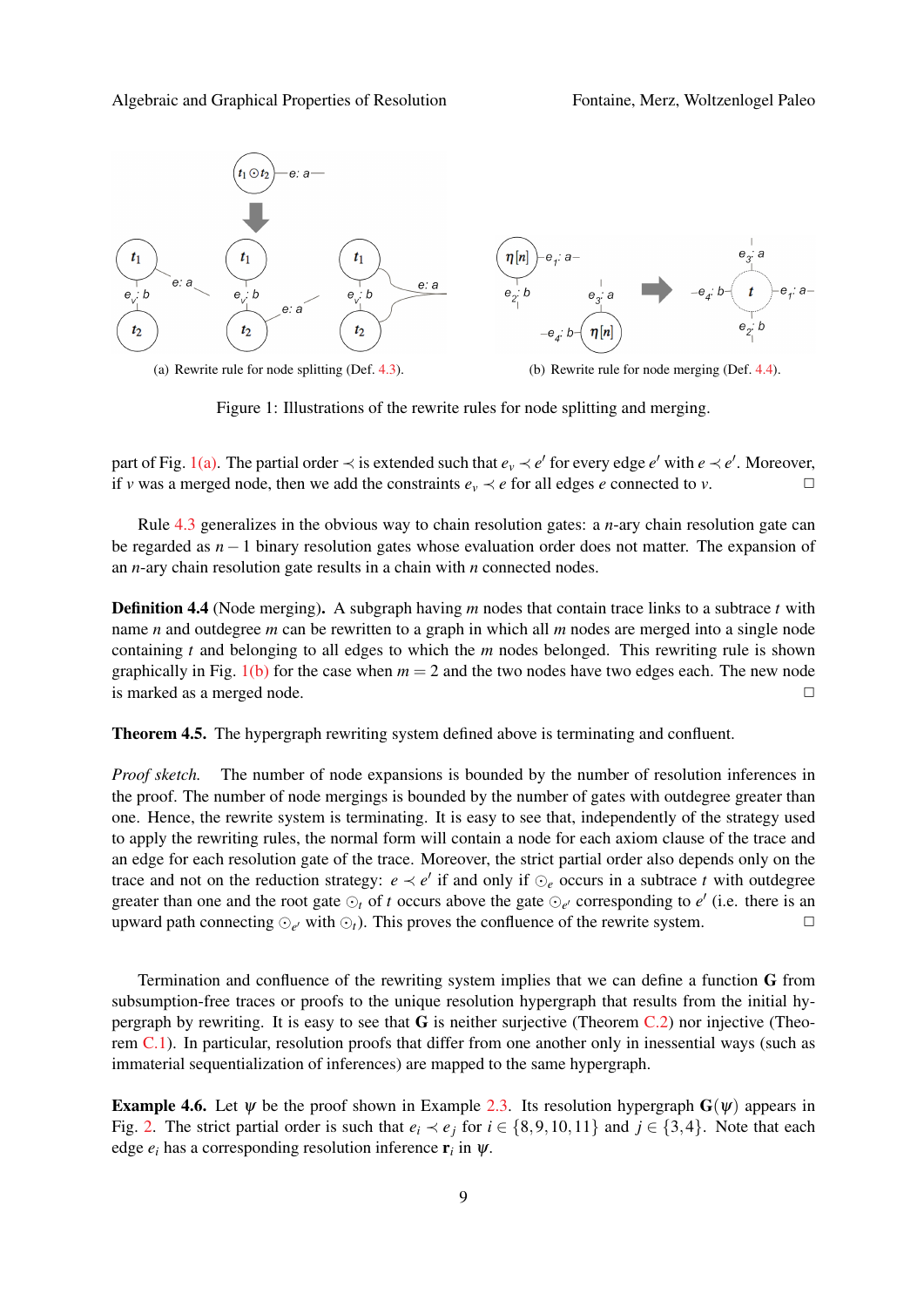

<span id="page-9-0"></span>Figure 2: Resolution hypergraph for the running example.

### 4.2 Simplifying Hypergraphs and Reconstructing Proofs

Once we have constructed the hypergraph representing the original proof (trace), we can use it to obtain an evaluation equivalent, but hopefully shorter proof (trace) that is represented by the same hypergraph. Intuitively, we do so by "applying the rewriting rules of section [4.1](#page-7-2) backwards".<sup>[3](#page-0-0)</sup> Aiming at some shortest proof corresponding to the given hypergraph, we can greedily search for the longest factoringfree chains or the largest star-shaped subgraphs in the hypergraph. The clauses in such factoring-free chains are chain associable, and hence reverse node expansion can easily transform such a chain into a single node containing a trace with a chain-resolution gate. The clauses in star-shaped subgraphs are star resolvable, and the subgraph can analogously be rewritten to a single node containing a trace with a star resolution gate.

While constructing hypergraphs or reconstructing proofs, we can also attempt to use the following simplifying graph rewriting rule, which is a more general way of exploiting distributivity.

Definition 4.7 (Edge merging). If a subgraph contains two equal edges, then these edges can be replaced by a single edge.  $\Box$ 

Example 4.8. The hypergraph that appears below on the left-hand side has been obtained from the hypergraph in Fig. [2](#page-9-0) by applying two reconstruction steps, including the reverse node splitting that transformed the chain between  $\kappa_5$ ,  $\kappa_8$  and  $\kappa_4$  into a single node with a trace having a chain-resolution gate. Subsequently, the graph on the right-hand side is obtained by performing four edge mergings and one more reverse node splitting.



<sup>&</sup>lt;sup>3</sup>When applying node expansion in the "backward" direction, the strict partial order has to be respected: the backward node splitting can only be applied if the edge that disappears during the rewriting is a minimal edge with respect to the partial order. Similarly, when undoing node merging, we must choose how to distribute the edges of the merged node among its several copies. How this is done is important only if these edges are related by the partial order. In this case, an implementation should do some bookkeeping during the hypergraph construction such that the correct distribution can be computed efficiently.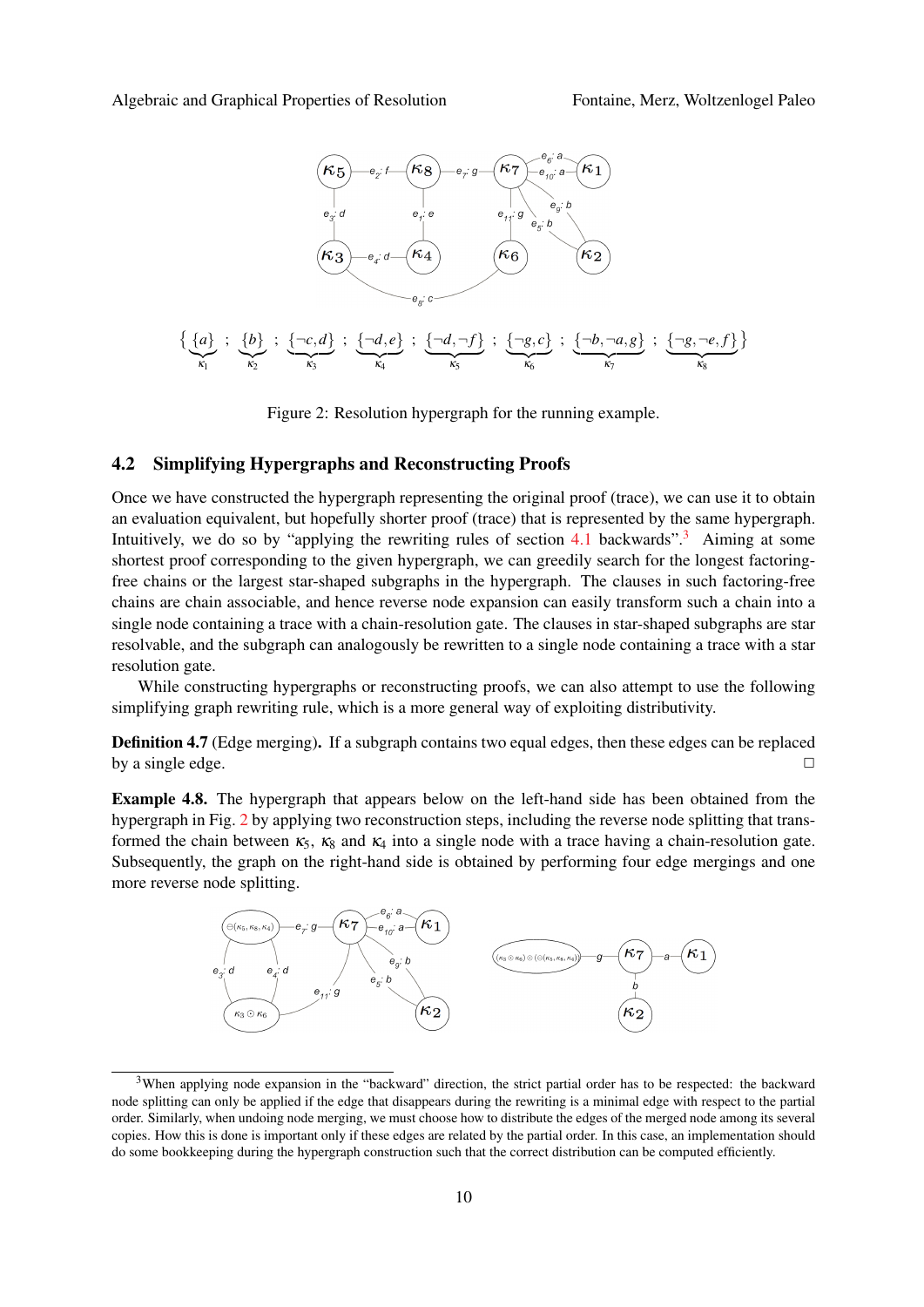A final reverse node splitting transforms the star-shaped graph on the right into a graph containing the following trace (a star resolution gate with  $\kappa_7$  as its core clause):

$$
t_{\psi^*}=\circledast(\kappa_7;\kappa_1,\kappa_2,(\kappa_3\odot\kappa_6)\odot(\ominus(\kappa_5,\kappa_8,\kappa_4)))
$$

The refutation  $\psi^*$  corresponding to the trace above is:

$$
\begin{array}{c|c}\n\hline\n-c,d & \neg g, c \\
\hline\nd, \neg g & \mathbf{r} \\
\hline\n\frac{d, \neg g}{\neg d, \neg g} & \mathbf{r} \\
\hline\n\frac{d, \neg g}{\neg d, \neg g} & \mathbf{r} \\
\hline\n\frac{1}{\bot} & \mathbf{r} \\
\hline\n\end{array}
$$

The final proof  $\psi^*$  has length (number of inferences) 4 and size (number of literals) 21. It is significantly shorter and smaller than the initial proof  $\psi$ , whose length and size are, respectively, 11 and 35.

### 5 Conclusions

We have presented work in progress towards a novel approach for transforming resolution proofs that are produced by SAT- and SMT-solvers, with the goal of obtaining shorter proofs. Based on an algebraic view of proofs and proof traces (developed in sections [2](#page-2-1) and [3\)](#page-3-0) we introduced our main concept of resolution hypergraphs in section [4.](#page-7-0) Given a proof trace, its hypergraph representation can be constructed in time and space linear in the length of the trace. We believe that this representation is interesting because it helps us to study the essence of a proof, identifying accidental sequentializations in the original proof trace and indicating opportunities for simplification that arise from reordering resolution steps.

The techniques that exploit chain and star resolution are straightforward to implement. In the case of tree-like factoring-free proofs, we can provably expect a compression of 66% by using chain resolution and star resolution alone. Using chain resolution only (for the same type of proofs), we can expect a compression of 50%. In practice, proofs are represented as dags and involve factoring, and we expect that the degree of reduction varies. Experimentation is therefore required to validate the effectiveness of our techniques, in particular within proof assistants.

The use of distributivity corresponds to merging edges in hypergraphs, and this is another promising direction for proof compression, but which remains to be studied in more detail. Indeed, edge merging may result in hypergraphs that do no longer correspond to a proof. Further work is required to identify sufficient conditions that allow the safe use of edge merging.

Algebraic properties of resolution have already been found important for computing interpolants [\[13\]](#page-11-13), or for finding unsatisfiable cores (see for instance [\[7\]](#page-11-14)), which are two side applications of proof production for the SAT or SMT problem. We intend to explore if resolution hypergraphs may contribute to those two applications.

### References

- <span id="page-10-2"></span>[1] H. Amjad. Compressing propositional refutations. In *Sixth International Workshop on Automated Verification of Critical Systems (AVOCS '06) – Preliminary Proceedings*, pages 7–18, 2006.
- <span id="page-10-3"></span>[2] H. Amjad. Data compression for proof replay. *J. Autom. Reasoning*, 41(3-4):193–218, 2008.
- <span id="page-10-1"></span>[3] O. Bar-Ilan, O. Fuhrmann, S. Hoory, O. Shacham, and O. Strichman. Linear-time reductions of resolution proofs. In H. Chockler and A. J. Hu, editors, *HVC '08: Proceedings of the 4th International Haifa Verification Conference on Hardware and Software: Verification and Testing*, volume 5394 of *Lecture Notes in Computer Science*, pages 114–128, Berlin, Heidelberg, 2009. Springer-Verlag.
- <span id="page-10-0"></span>[4] S. Böhme and T. Weber. Fast LCF-style proof reconstruction for Z3. In M. Kaufmann and L. Paulson, editors, *Interactive Theorem Proving (ITP 2010)*, Lecture Notes in Computer Science, Edinburgh, UK, 2010. Springer. To appear.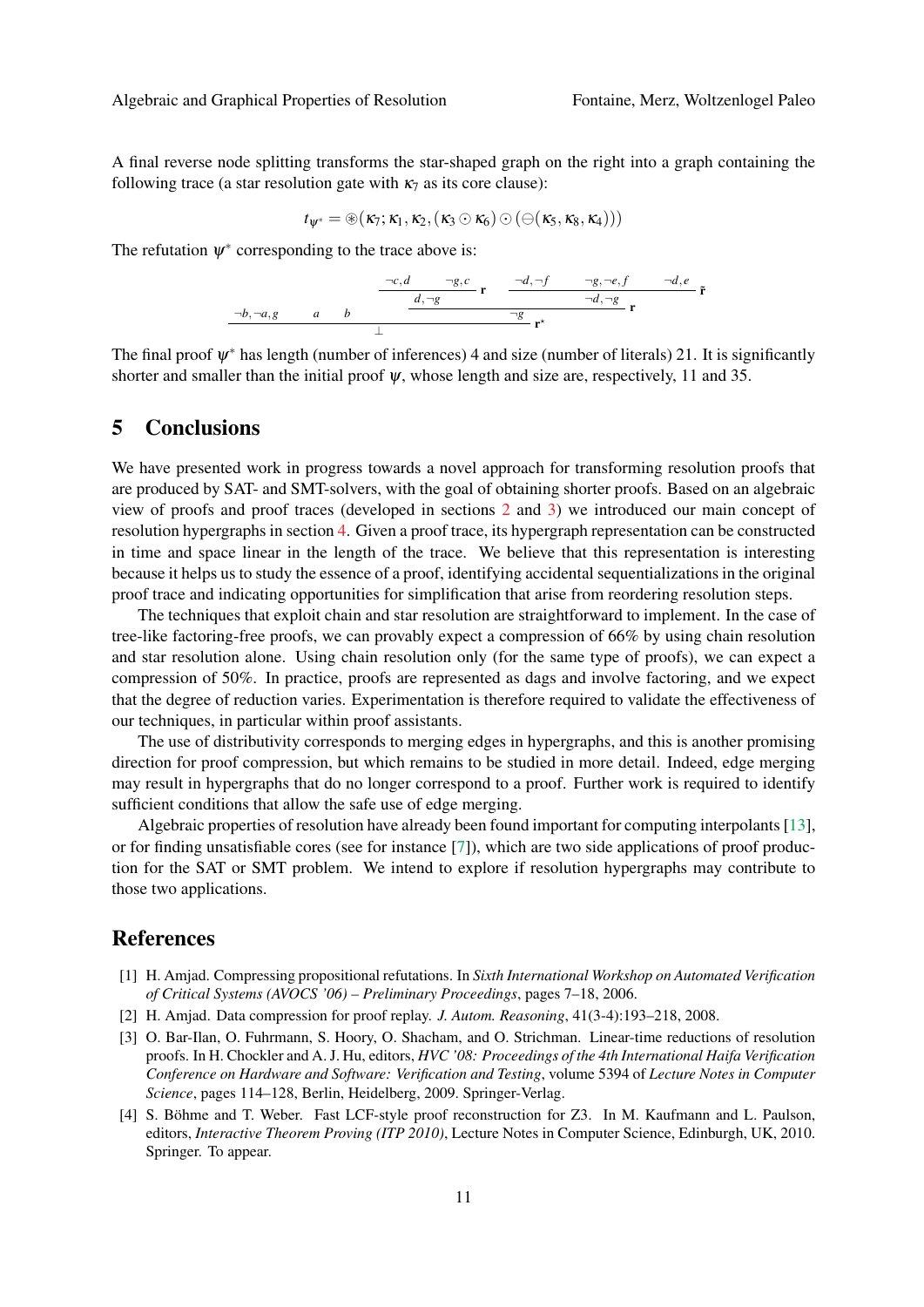- <span id="page-11-3"></span>[5] T. Bouton, D. Caminha B. de Oliveira, D. Deharbe, and P. Fontaine. veriT: an open, trustable and efficient SMT-solver. In R. A. Schmidt, editor, *22nd Intl. Conf. Automated Deduction (CADE-22)*, 2009.
- <span id="page-11-5"></span>[6] A. Ciabattoni and A. Leitsch. Towards an algorithmic construction of cut-elimination procedures. *Mathematical Structures in Computer Science*, 2008.
- <span id="page-11-14"></span>[7] A. Cimatti, A. Griggio, and R. Sebastiani. A simple and flexible way of computing small unsatisfiable cores in SAT modulo theories. In J. Marques-Silva and K. A. Sakallah, editors, *Theory and Applications of Satisfiability Testing (SAT)*, volume 4501 of *Lecture Notes in Computer Science*, pages 334–339. Springer, 2007.
- <span id="page-11-4"></span>[8] S. Cotton. Some techniques for minimizing resolution proofs. In *Theory and Applications of Satisfiability Testing (SAT)*, Lecture Notes in Computer Science, Edinburgh, UK, 2010. Springer. To appear.
- <span id="page-11-6"></span>[9] P. De Groote, editor. *The Curry-Howard Isomorphism*. Universite catholique de Louvain, 1995. ´
- <span id="page-11-2"></span>[10] P. Fontaine, J.-Y. Marion, S. Merz, L. P. Nieto, and A. Tiu. Expressiveness + automation + soundness: Towards combining SMT solvers and interactive proof assistants. In H. Hermanns and J. Palsberg, editors, *12th Intl. Conf. Tools and Algorithms for the Construction and Analysis of Systems (TACAS 2006)*, volume 3920 of *Lecture Notes in Computer Science*, pages 167–181. Springer-Verlag, 2006.
- <span id="page-11-7"></span>[11] J.-Y. Girard. Proof-nets: The parallel syntax for proof-theory. In P. Agliano and A. Ursini, editors, *Logic and Algebra*, 1996.
- <span id="page-11-8"></span>[12] A. Guglielmi and T. Gundersen. Normalisation control in deep inference via atomic flows. *Logical Methods in Computer Science*, 4(1:9):1–36, 2008.
- <span id="page-11-13"></span>[13] R. Jhala and K. L. McMillan. Interpolant-based transition relation approximation. *Logical Methods in Computer Science*, 3(4), 2007.
- <span id="page-11-9"></span>[14] A. Leitsch. *The resolution calculus*. Springer-Verlag, New York, NY, USA, 1997.
- <span id="page-11-0"></span>[15] M. Moskal. Rocket-fast proof checking for SMT solvers. In C. R. Ramakrishnan and J. Rehof, editors, *Tools and Algorithms for Construction and Analysis of Systems (TACAS)*, volume 4963 of *Lecture Notes in Computer Science*, pages 486–500. Springer, 2008.
- <span id="page-11-1"></span>[16] D. Oe, A. Reynolds, and A. Stump. Fast and flexible proof checking for SMT. pages 14–29, 2009.

# A Resolution Traces

<span id="page-11-10"></span>**Theorem A.1** (Closure of  $\mathscr{C}_0^{\top}$  and Uniqueness of Resolvents). Let  $\kappa_1, \kappa_2 \in \mathscr{C}_0^{\top}$ . Then there is a unique resolvent  $\kappa$  of  $\kappa_1$  and  $\kappa_2$ , and  $\kappa \in \mathscr{C}_\circ^{\top}$ .

*Proof.* A resolvent κ exists because the definition by cases in Definition [2.1](#page-2-0) exhausts all possible cases for  $\kappa_1$  and  $\kappa_2$ . Moreover,  $\kappa$  is unique, because the definition by cases is deterministic.  $\Box$ 

<span id="page-11-11"></span>**Definition A.2** (Representing Proofs by Traces). The function  $T : \mathcal{P} \to \mathcal{T}$  is defined inductively:

- If  $\psi$  contains only an axiom clause  $\kappa$ , then  $\mathbf{T}(\psi) \doteq \kappa$ .
- If  $\psi$  is a proof-link to a proof named  $\varphi$  (i.e.  $\psi = \eta[\varphi]$ ), then  $\mathbf{T}(\psi) \doteq \eta[t_{\varphi}]$ , where  $t_{\varphi}$  is the name of  $\mathbf{T}(\varphi)$ .
- If  $\psi$  ends in a resolution inference with subproofs  $\psi_1$  and  $\psi_2$  then  $\mathbf{T}(\psi) \doteq (\mathbf{T}(\psi_1) \odot \mathbf{T}(\psi_2)).$

<span id="page-11-12"></span>Theorem A.3. T is an isomorphism.

*Proof.* By definition [A.2,](#page-11-11) it is clear that **T** is a homomorphism.

It remains to show that **T** is bijective. For surjectivity, let *t* be an arbitrary trace in  $\mathscr{T}$ . Construct a proof ψ*<sup>t</sup>* whose clauses are the clauses of *t* and whose inferences structurally correspond to the occurrences of  $\odot$  in *t*. These inferences are correct and well-defined, due to the closure of  $\mathscr{C}_\circ^{\top}$  under **r** and the uniqueness of resolvents (Theorem [A.1\)](#page-11-10). Moreover, it is easy to see that, by Definition [A.2,](#page-11-11)  $\mathbf{T}(\psi_t) = t$ .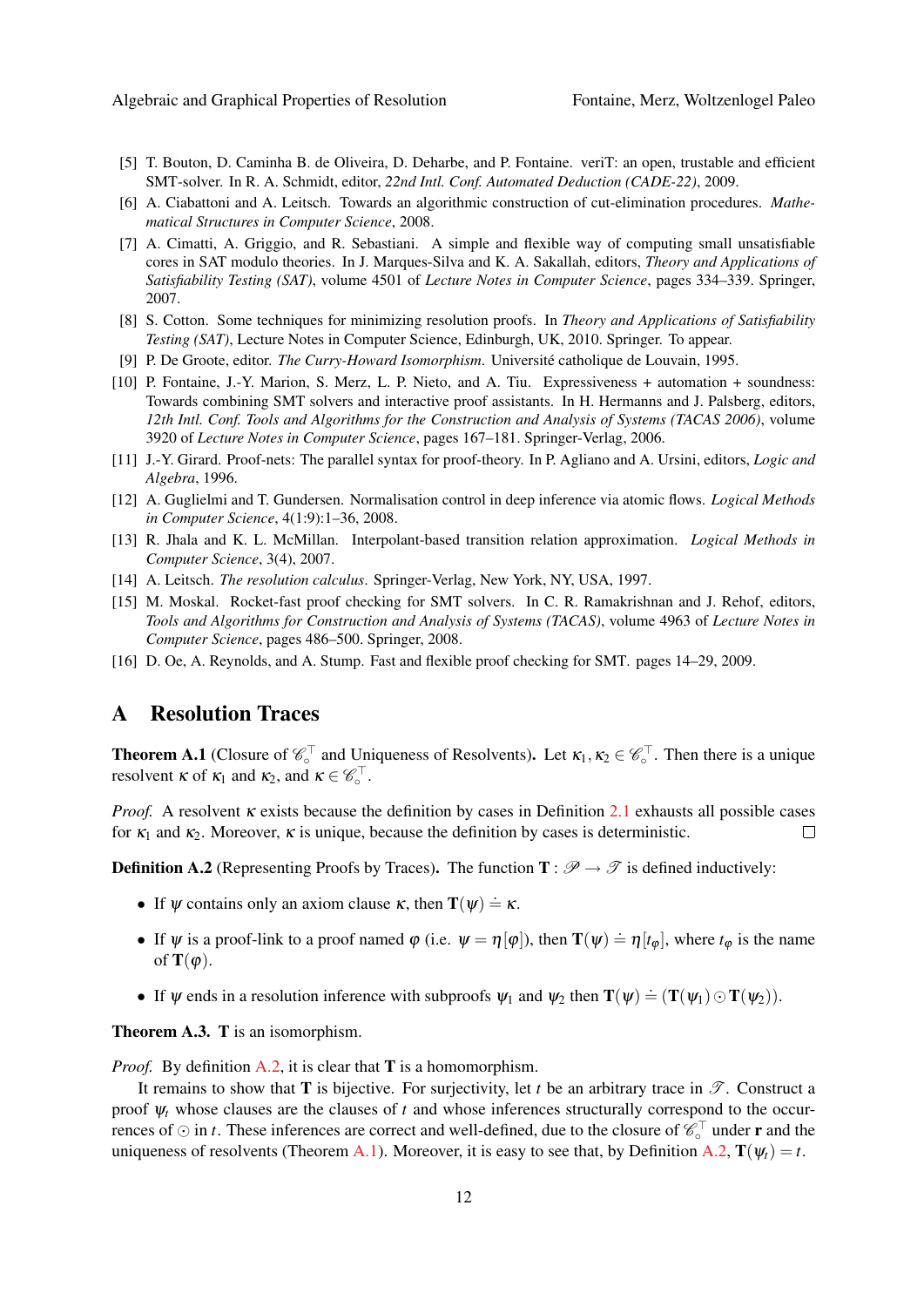For injectivity, let  $\psi_1$  and  $\psi_2$  be proofs such that  $\mathbf{T}(\psi_1) = \mathbf{T}(\psi_2) = t$ . By definition [A.2,](#page-11-11)  $\psi_1$  and  $\psi_2$ must have the same skeleton of inferences and the same axiom clauses. Theorem [A.1](#page-11-10) guarantees that the resolvents are uniquely defined by the premises and the inferences. Therefore,  $\psi_1 = \psi_2$ .  $\Box$ 

#### <span id="page-12-0"></span>A.1 Algebraic Properties of Traces

**Theorem A.4.**  $(\mathscr{C}_{\circ}^{\top}, \odot)$  is a magma.

*Proof.*  $\mathscr{C}_\circ^{\top}$  is closed under  $\odot$ , since  $\mathscr{C}_\circ^{\top}$  is closed under **r** (Theorem [A.1\)](#page-11-10) and  $\odot$  corresponds to **r** by the isomorphism  $T$  (Theorem [A.3\)](#page-11-12).  $\Box$ 

**Theorem A.5.**  $\odot$  is commutative.

*Proof.* It is easy to observe in Definition [2.1](#page-2-0) that the resolvent of  $\kappa_1$  and  $\kappa_2$  is equal to the resolvent of  $\kappa_2$ and  $\kappa_1$ . The resolvent does not depend on the order of the premises. By the fact that **T** is an isomorphism (Theorem [A.3\)](#page-11-12), it follows that  $\kappa_1 \odot \kappa_2 \equiv \kappa_2 \odot \kappa_1$ .  $\Box$ 

**Theorem A.6** (Identity).  $\perp$  is an identity element for  $\odot$ : for all clauses  $\kappa$ .

 $\kappa \odot \bot \equiv \kappa$ 

**Theorem A.7** (Zero).  $\top$  is a zero element for  $\odot$ : for all clauses  $\kappa \in \mathscr{C}_\circ^{\top}$ ,

$$
\kappa \odot \top \equiv \top
$$

**Theorem A.8.** Only unit clauses and  $\perp$  have inverses with respect to  $\odot$ : if  $\kappa \odot \kappa' = \perp$  then  $\kappa = \kappa' = \perp$ or  $\kappa = {\ell}$  and  $\kappa' = {\bar{\ell}}$  for some literal  $\ell$ .

#### <span id="page-12-1"></span>A.2 Distributivity

**Theorem A.9** (Subsumption-Free Distributivity).  $\odot$  is distributive for subsumption-free traces: for all clauses  $\kappa, \kappa_1, \kappa_2 \in \mathscr{C}_\circ^{\top}$ , if  $(\kappa \odot \kappa_1) \odot (\kappa \odot \kappa_2)$  and  $\kappa \odot (\kappa_1 \odot \kappa_2)$  are subsumption-free traces, then

$$
(\kappa \odot \kappa_1) \odot (\kappa \odot \kappa_2) \equiv \kappa \odot (\kappa_1 \odot \kappa_2)
$$

*Proof sketch.* In order to be able to refer to each  $\odot$  symbol, let them be indexed as follows:

$$
(\kappa \odot_1 \kappa_1) \odot_2 (\kappa \odot_3 \kappa_2) \equiv \kappa \odot_4 (\kappa_1 \odot_5 \kappa_2)
$$

Since the traces are subsumption-free, each  $\odot_i$  has a resolved atom  $\ell_i$ . We show that  $\ell_1 = \ell_3$ : assume the contrary for the sake of contradiction. Assume w.l.o.g. (since the other cases are analogous) that  $\ell_1, \ell_3 \in \kappa, \neg \ell_1 \in \kappa_1$  and  $\neg \ell_3 \in \kappa_2$ . Then there are three cases for  $\ell_5$ :

- $\ell_5 = \ell_1$ : then  $\ell_1 \in \kappa_2$ . We consider two sub-cases.
	- $\ell_2 \notin \kappa$ : in this case, either  $\ell_2 \in \kappa_1$  and  $\neg \ell_2 \in \kappa_2$  (and hence  $\{\ell_1, \neg \ell_2\} \subseteq \overline{\kappa_1} \cap \kappa_2$ ) or  $\ell_2 \in \kappa_2$  and  $\neg \ell_2 \in \kappa_1$  (and hence  $\{\ell_1, \ell_2\} \subseteq \overline{\kappa_1} \cap \kappa_2$ ). In either case,  $|\overline{\kappa_1} \cap \kappa_2| > 1$ , and therefore  $\odot_5$  has no resolved atom,  $\langle \kappa_1 \odot_5 \kappa_2 \rangle = \top$  and  $\kappa \odot_4 (\kappa_1 \odot_5 \kappa_2)$  is not subsumption-free. Contradiction!
	- $-\ell_2 \in \kappa$ : in this case, either  $\neg \ell_2 \in \kappa_1$  (and hence  $\langle \kappa \odot_1 \kappa_1 \rangle = \top$ ) or  $\neg \ell_2 \in \kappa_2$  (and hence  $\langle \kappa \odot_3 \kappa_2 \rangle = \top$ ). In either case,  $(\kappa \odot_1 \kappa_1) \odot_2 (\kappa \odot_3 \kappa_2)$  is not subsumption-free. Contradiction!
- $\ell_5 = \ell_3$ : analogous to the case above.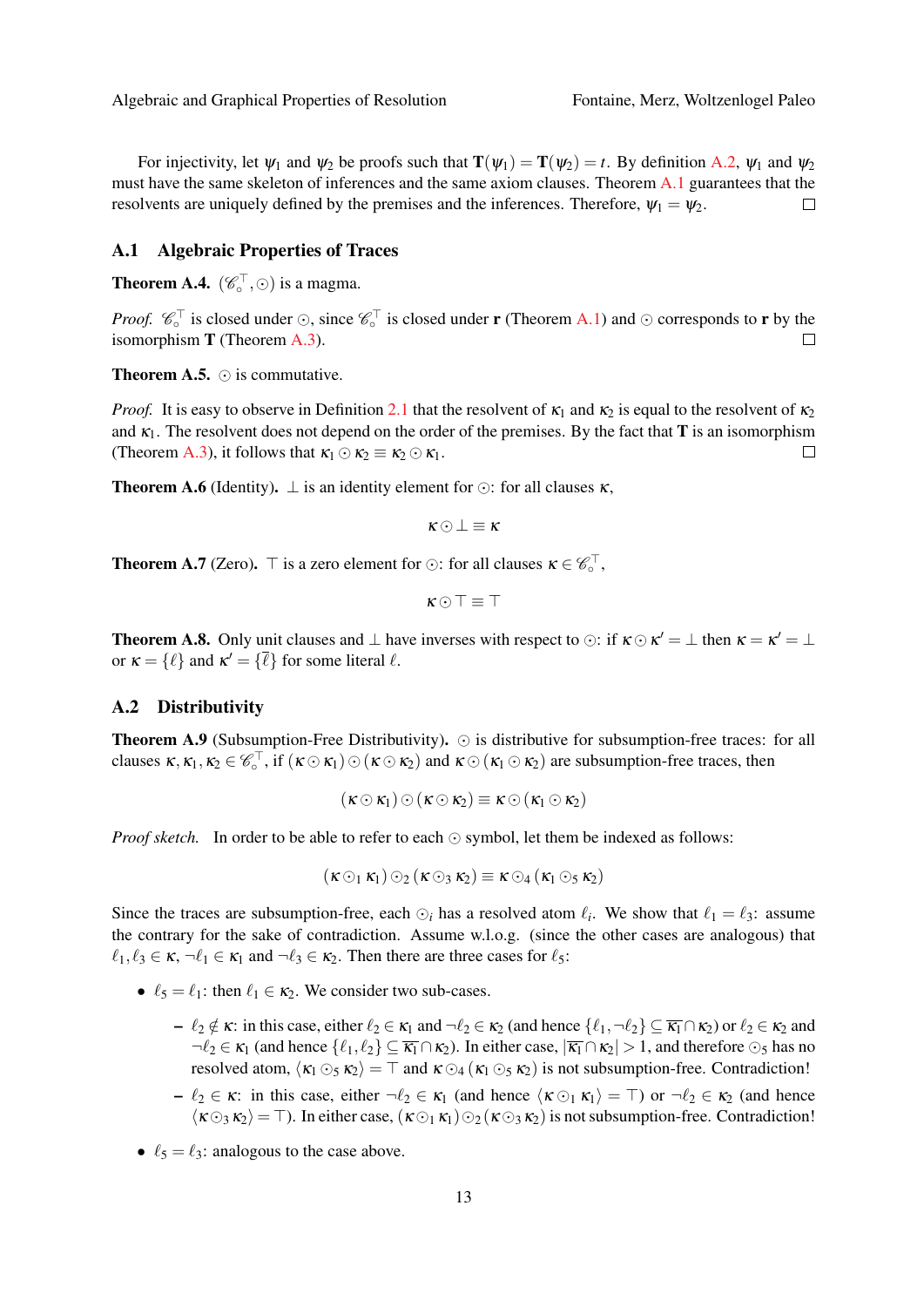•  $\ell_5 \neq \ell_1$  and  $\ell_5 \neq \ell_3$ : then  $\neg \ell_1, \neg \ell_3 \in \langle \kappa_1 \odot_5 \kappa_2 \rangle$ . Consequently,  $\langle \kappa \odot_4 (\kappa_1 \odot_5 \kappa_2) \rangle = \top$  and the trace is not subsumption-free. Contradiction!

Since  $\ell_1 = \ell_3$ , it is easy to see that  $\ell_4 = \ell_1 = \ell_3$ . Assume w.l.o.g. that  $\ell_5 \in \kappa_1$  and  $\neg \ell_5 \in \kappa_2$ . Then, since  $(\kappa \odot_1 \kappa_1) \odot_2 (\kappa \odot_3 \kappa_2)$  is subsumption-free, it must be the case that  $\ell_2 = \ell_5$  and  $\ell_5 \notin \kappa$  and  $\neg \ell_5 \notin \kappa$ .

$$
\langle (\kappa \odot_1 \kappa_1) \odot_2 (\kappa \odot_3 \kappa_2) \rangle = (((\kappa \backslash \{\ell_1\}) \cup (\kappa_1 \backslash \{\neg \ell_1\})) \backslash \{\ell_2\}) \cup (((\kappa \backslash \{\ell_1\}) \cup (\kappa_2 \backslash \{\neg \ell_3\})) \backslash \{\neg \ell_2\})
$$
  
\n
$$
= ((\kappa \backslash \{\ell_1\}) \cup (\kappa_1 \backslash \{\neg \ell_1\})) \backslash \{\ell_5\}) \cup (((\kappa \backslash \{\ell_1\}) \cup (\kappa_2 \backslash \{\neg \ell_1\})) \backslash \{\neg \ell_5\})
$$
  
\n
$$
= ((\kappa \backslash \{\ell_1\}) \cup ((\kappa_1 \backslash \{\neg \ell_1\}) \backslash \{\ell_5\}) \cup ((\kappa \backslash \{\ell_1\}) \cup ((\kappa_2 \backslash \{\neg \ell_1\}) \backslash \{\neg \ell_5\}))
$$
  
\n
$$
= (\kappa \backslash \{\ell_1\}) \cup ((\kappa_1 \backslash \{\neg \ell_1\}) \backslash \{\ell_5\}) \cup (\kappa \backslash \{\ell_1\}) \cup ((\kappa_2 \backslash \{\neg \ell_1\}) \backslash \{\neg \ell_5\})
$$
  
\n
$$
= (\kappa \backslash \{\ell_1\}) \cup ((\kappa_1 \backslash \{\neg \ell_1\}) \backslash \{\ell_5\}) \cup ((\kappa_2 \backslash \{\neg \ell_1\}) \backslash \{\neg \ell_5\})
$$
  
\n
$$
= (\kappa \backslash \{\ell_1\}) \cup ((\kappa_1 \backslash \{\ell_5\}) \backslash \{\neg \ell_1\}) \cup ((\kappa_2 \backslash \{\neg \ell_5\}) \backslash \{\neg \ell_1\})
$$
  
\n
$$
= (\kappa \backslash \{\ell_1\}) \cup (((\kappa_1 \backslash \{\ell_5\}) \cup (\kappa_2 \backslash \{\neg \ell_5\})) \backslash \{\neg \ell_1\})
$$
  
\n
$$
= (\kappa \backslash \{\ell_4\}) \cup (((\kappa_1 \backslash \{\ell_5\}) \cup (\kappa_2 \backslash \{\neg \ell_5\})) \backslash \{\neg \
$$

## <span id="page-13-0"></span>B Precise Definitions for Resolution Hypergraph Rewriting

**Definition B.1** (Graph rewriting rule for node splitting). Let  $G = (V, M, E, \beta_v, E, \beta_e, \prec)$  be a resolution hypergraph with a node  $v \in V$  such that  $\beta_v(v) = t_1 \odot t_2$  for arbitrary traces  $t_1$  and  $t_2$ . Then, by the *graph rewriting rule for node splitting*, it can be rewritten to the hypergraph  $G' \doteq ((V \setminus \{v\}) \cup \{v_1, v_2\}, M \setminus T)$  $\{v\}, \beta'_v, (E \setminus E_v) \cup E'_v \cup \{e_{v_1v_2}\}, \beta'_e, \prec')$  where:

- $\beta'_v(x) \doteq$  $\sqrt{ }$  $\left| \right|$  $\mathcal{L}$ *t*<sub>1</sub> if  $x = v_1$ *t*<sub>2</sub> if  $x = v_2$  $\beta_v(x)$  otherwise
- $e_{v_1v_2} \doteq \{v_1, v_2\}.$
- $E_v$  is the set of edges  $e \in E$  such that  $v \in e$ , and  $E'_v \doteq \varepsilon(E_v)$ , where  $\varepsilon : E \to (E \setminus E_v) \cup E'_v$  is the bijective function defined below (with either  $\ell = \beta_e(e)$  or  $\ell = \beta_e(e)$ ):

$$
\varepsilon(e) \doteq \left\{ \begin{array}{ll} \{v_1, v_2\} \cup (e \setminus \{v\}) & \text{if } e \in E_v, \ \ell \in \langle t_1 \rangle, \text{ and } \ell \in \langle t_2 \rangle \\ \{v_1\} \cup (e \setminus \{v\}) & \text{if } e \in E_v, \ \ell \in \langle t_1 \rangle, \text{ and } \ell \notin \langle t_2 \rangle \\ \{v_2\} \cup (e \setminus \{v\}) & \text{if } e \in E_v, \ \ell \notin \langle t_1 \rangle, \text{ and } \ell \in \langle t_2 \rangle \\ e & \text{otherwise (i.e. if } e \notin E_v) \end{array} \right.
$$

- $\beta'_e(e) \doteq \begin{cases} \ell & \text{where } \ell \text{ is the resolved atom between } \langle t_1 \rangle \text{ and } \langle t_2 \rangle \text{ if } e = e_{\nu_1 \nu_2} \\ \beta & \text{otherwise} \end{cases}$  $\beta_e(\varepsilon^{-1}(e))$  otherwise
- $\prec'$  is defined as follows:
	- $\vdash$  for all edges  $e_1, e_2 \in (E \setminus E_\nu) \cup E'_\nu, e_1 \prec' e_2$  if and only if  $\varepsilon^{-1}(e_1) \prec \varepsilon^{-1}(e_2)$ .
	- *–* for every edge *e* ∈  $(E \setminus E_v) \cup E'_v$ ,  $e_{v_1v_2}$  ≺' *e* if and only if either there exists an edge  $e^* \in E_v$ such that  $e^* \prec \varepsilon^{-1}(e)$  or  $e \in E'_v$  and  $v \in M$  (i.e. *v* is a merged node).
	- *–* for every edge *e* ∈  $(E \setminus E_v) \cup E'_v$ , *e ★'*  $e_{v_1v_2}$ .

**Definition B.2** (Graph rewriting rule for node merging). Let  $G = (V, M, E, \beta_v, E, \beta_e, \prec)$  be a resolution hypergraph with nodes  $v_1, \ldots, v_m \in V$  such that  $\beta_v(v_i) = \eta[n_t]$  where  $n_t$  links to a subtrace *t* whose last gate has outdegree *m*. Then, by the *graph rewriting rule for node merging*, it can be rewritten to the hypergraph  $G' \doteq ((V \setminus \{v_1, \ldots, v_m\}) \cup \{v\}, M \cup \{v\}, \beta'_v, (E \setminus E_v) \cup E'_v), \beta'_e, \prec' )$ , where: